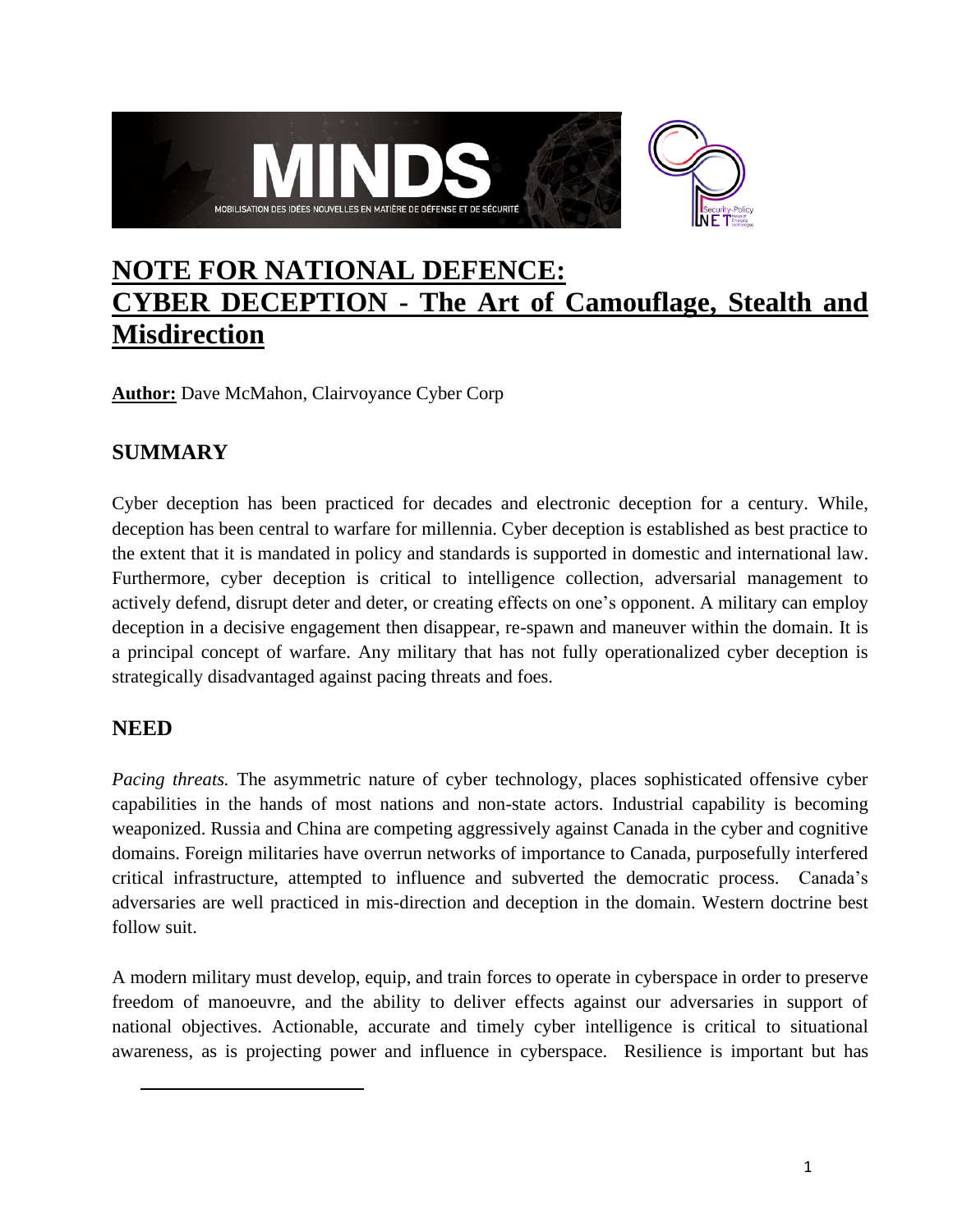focused on hardened static defences. Sometimes it is best not to be in the line-of-fire even if you think you are bulletproof. Increasing emphasis in the future will be placed on anticipatory intelligence, deterrence, deception, persistent engagement, an active forward defence, effects and fires in the cyber domain.

There is a huge benefit to the use of deception in the defence of our digital battle space. Cyber deception in defence is likely to lead to the most interesting development of cyber combat effort and activity.

*"I believe that one of our strongest tools for conflict prevention is deterrence, which requires the right mix of military capabilities, credible will to use those capabilities, and clear communication to adversaries."* – Chief of Defence Staff

# **BACKGROUND**

Deception has been central calculus of warfare, diplomacy, business and sport since beginning of recorded history. Electronic deception was used to great effect since WW1 and cyber deception for the past 40 years. The cyber deception technology market is currently estimated to grow to \$12 Billion by 2022. Global cyber threat intelligence services use deception infrastructures to: collect malware and fingerprint the Tactics, Techniques and Procedures (TTP) of Advanced Persistent Threats (APT). Deception technology has also proven the most effective means of detecting zeroday exploits. Thus, cyber deception has been established as best practice for cyber security for quite some time.

"*All warfare is based on deception. There is no place where espionage is not used. Offer the enemy bait to lure him*." ― Sun tzu, The Art of War

Joint Doctrine for Military Deception JP 3-58 says that military deception is applicable at each levelof-war and across the range of military operations including cyber. It is defined as being those actions executed to deliberately mislead adversary military decision makers as to friendly military capabilities, intentions and operations, thereby causing the adversary to take specific actions that will contribute to the accomplishment of the friendly mission. Military deception can be employed during all phases of military operations. Canada has admired the challenge and benefits for quite some time.

The Canadian Forces Information Warfare Conceptual Framework developed by LCdr Robert Garigue, Ph.D., in 1994, as deputy commander of the Canadian Forces Information Operations Group (CFIOG), prophesised of semantic warfare and cyber deception in-depth. The concepts remain valid today. Dr. Garigue went on to become the Chief Security Officer of Bell Canada and one of the highly recognized cyber security visionaries of the time.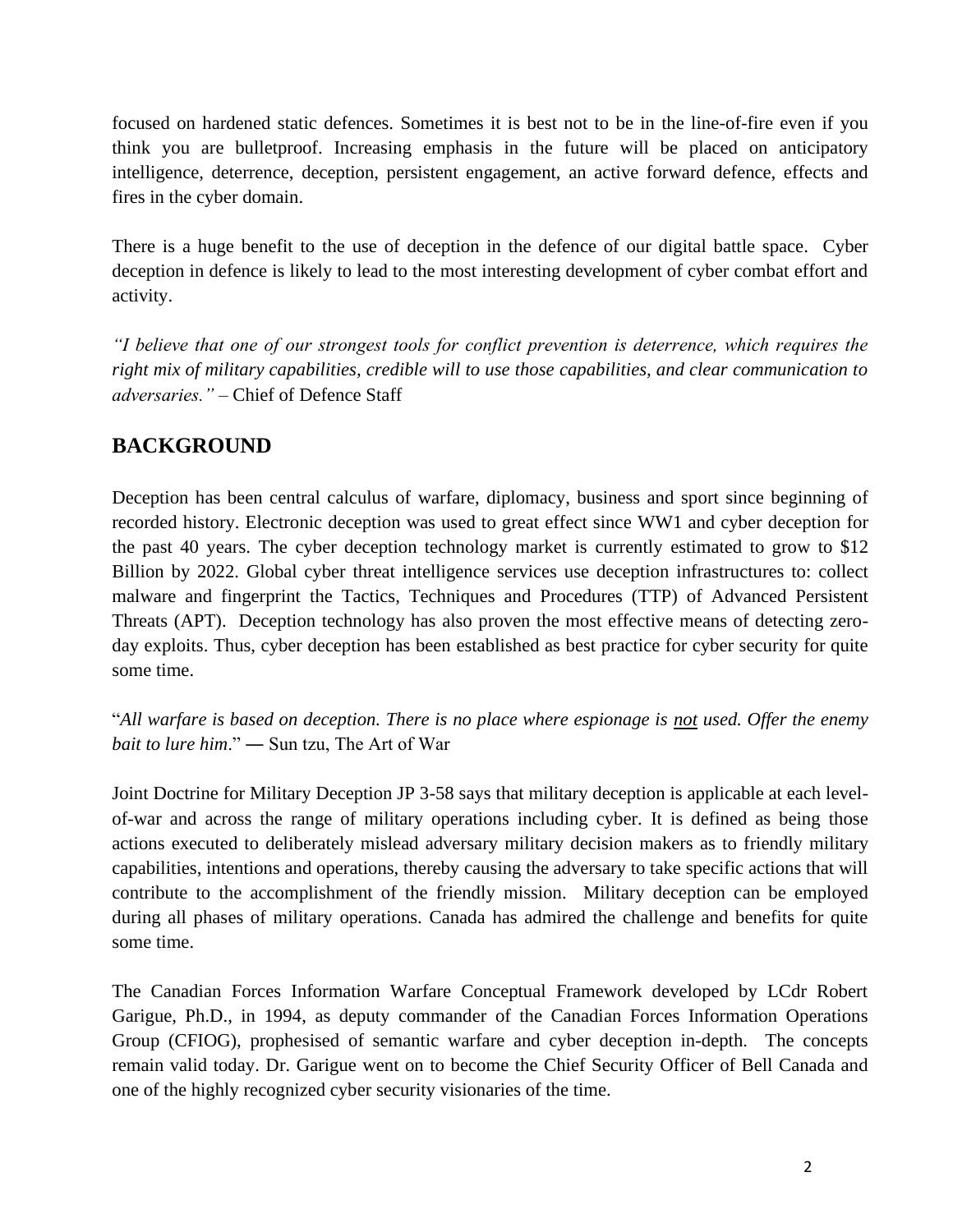The Interdepartmental Committee on Information Warfare was established in 1994.<sup>1</sup> Here, operational concepts and national policy for Canada was drafted for proactive defence, cyber psychological operations and deception. The Treasury Board Secretariat built upon these concepts in the 2009 Canadian Proactive Cyber Security Strategy. Meanwhile, our allies have taken the concepts further.

The United Kingdom established its first research unit focused solely on cyber deception in November 2019, reflecting growing awareness of the importance of deception in this domain. The National Cyber Deception Laboratory (NCDL) is administered by Cranfield University on behalf of the UK MoD and is based at the Ministry of Defence's Cyber School, at the UK Defence Academy.

#### *Deception is a hallmark of military and intelligence operations.* - UK Cyber deception lab

On June 7, 2017, the Government of Canada released the Defence Policy - Strong, Secure, Engaged (SSE). The policy established the Government of Canada's defence priorities, which included new investment to support to cyber. The Defence policy emphasized the importance of developing capabilities related cyber threat identification, attribution, response actions, cyber deception and development of offensive cyber operations.<sup>2</sup> The CDS expanded higher-intent<sup>3</sup> in Directive for Defensive Cyber Operations (DCO) to include cyber deception.

U.S. and NATO doctrine recognizes many enabling aspects and conditions to modern warfare, such as military deception (MILDEC), psychological operations (PO), electronic warfare (EW), information operations (IO), Command and control warfare  $(C2W)^4$  and unconventional warfare (UW).

*NATO Best Practices in Computer Network Defence*, published in 2014, re-enforced the need for cyber deception, forward-deployed intelligence collection and active defence.<sup>5</sup> The Tallinn Manual International Law Cyber Warfare (Rule 61 – Ruses) permits cyber deception operations during both

SSE Initiative 87. Protect critical military networks and equipment from cyber-attack by establishing a new Cyber Mission Assurance Program that will incorporate cyber security requirements into the procurement process.

<sup>1</sup> LCDR Garigue was the military representative and Co-Chair. Other members included CSE, CSIS, PCO, DFAIT, RCMP, DOJ

<sup>&</sup>lt;sup>2</sup> SSE Initiative 65. Information operations capabilities and cyber capabilities, situational awareness, cyber threat identification and response, and the development of military-specific information operations and offensive cyber operations capabilities able to target, exploit, influence and attack in support of military operations.

SSE Initiative 88. Develop active cyber capabilities and employ them against potential adversaries in support of governmentauthorized military missions.

<sup>&</sup>lt;sup>3</sup> The CDS Initiating Directive for Defensive Cyber Operations (DCO) is to be conducted by clear direction, prioritization and coordination of resources, and informed by accurate, timely and detailed intelligence. It must deliver a sustainable and continuous process that matches resources to the evolving cyber threat".

<sup>4</sup> Command and control warfare (C2W) is the integrated use of operations security (OPSEC), military deception, PSYOP, electronic warfare (EW), and physical destruction, mutually supported by intelligence to deny information to, influence, degrade, or destroy adversary command and control (C2) capabilities while protecting friendly C2 capabilities against such actions. <sup>5</sup> A number of Canadian representatives co-authored the book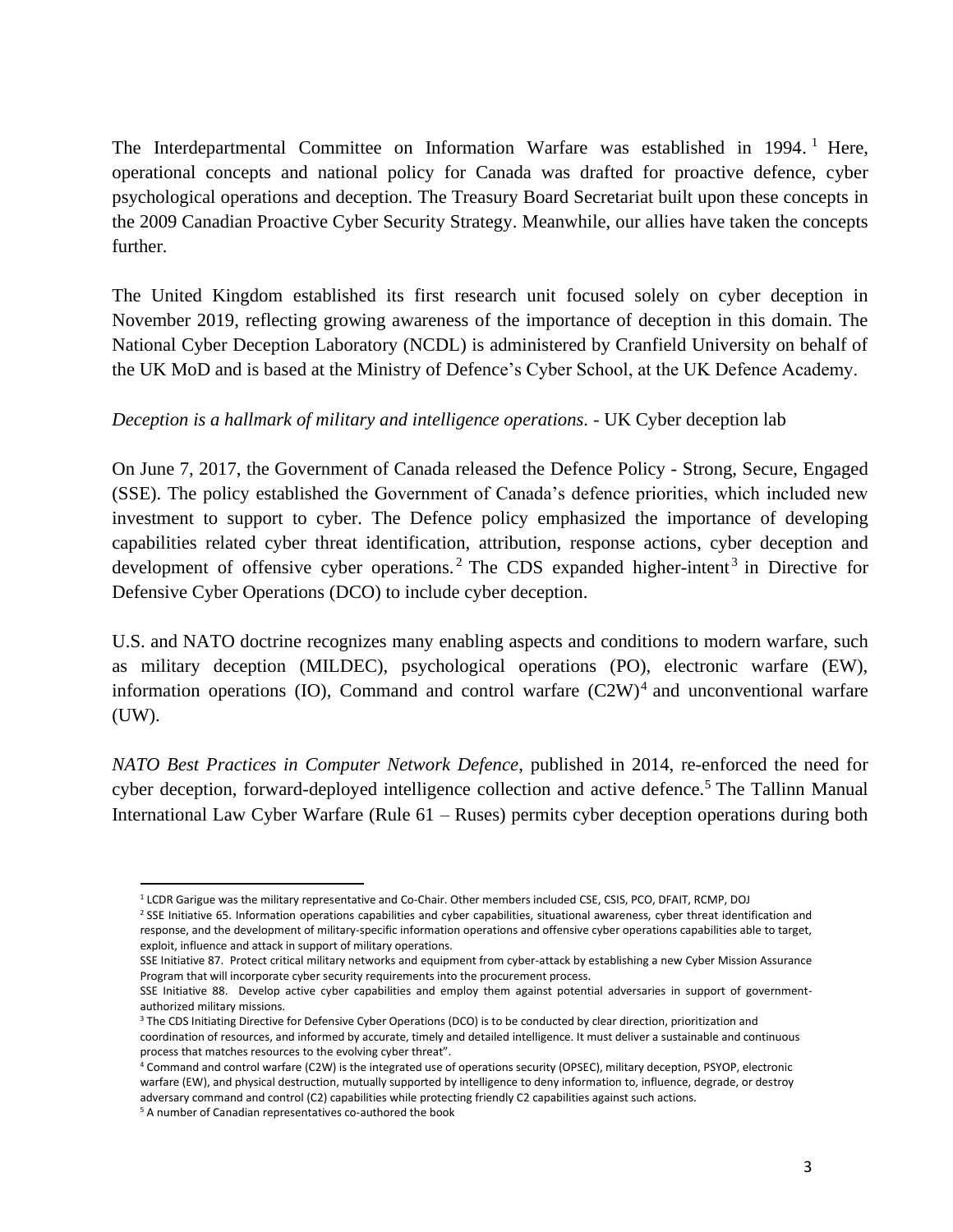war and peace as an effective means of defence. Recently, NATO experimented with Deceptive Tactics to Lure Russian cyber operatives. Over a thousand people participated in the exercise.

Russian military doctrine Maskirovka (disguise) covers a broad range of measures for military deception, from camouflage, concealment, imitation, manipulation, decoys, disinformation across all domains, and particularly cyber were Maskirovka is most effective. A goal of military deception is surprise (vnezapnost) so the two are naturally practiced together. Russia has a history of operating with a more complete (hybrid) inclusion of elements of military power and influence than countries like Canada. [Cyber deception] enables Russia's First Offset against the West that gives Russia new leverage on the battlefield.<sup>6</sup>

The Russian State often conducts cyber deception and offensive operations through proxies or with letters-of-mark. Notable Examples include the Russian Business Network (RBN) and the Internet Research Agency (IRA) - known in Russian Internet slang as the Trolls from Olgino. The IRA is a Russian company engaged in online influence operations on behalf of Russian military, political and organized crime. It is linked to Russian oligarch Yevgeny Prigozhin and based in Saint Petersburg, Russia. Both these organizations and advanced persistent threats (APT) linked to Russian State security and military operate aggressively against Canada today.

Canada, for its part, has used electronic deception as part of electronic warfare support and countermeasures in times of war and peace - during exercises on the border of with former Warsaw pact in the 1980's and military operations from Yugoslavia to the Gulf and Afghanistan. Techniques may include establishing decoys in a theatre-of-operation, masking blue force operations, manipulative and imitative deception, cloaking and camouflage. The doctrinal leap from electronic deception to cyber deception has been made harder than it needs to be.

One would naturally expect the army, navy and air force camouflage platforms from detection across the electromagnetic (EM) spectrum - from visible light, to radio waves.<sup>7</sup> We don't paint army vehicles bright orange. So why do some paint vital cyber infrastructures so obviously? Why is there reluctance, in some quarters, to use deception as a defensive strategy?

#### *All military campaigns require stealth and deception. Cyber is no difference.*

Deception is particularly effective in the cyber domain but remains underexploited by defenders [including active defence]. The need for deception should be seen in the context of the nature of cyber conflict. Instead of comparing cyber conflict to warfare, with discrete missile attacks between physically separated physical entities, viewing it as a perpetual set of intimate knife fights between

<sup>&</sup>lt;sup>6</sup> Maskirovka: From Russia, With Deception by By COL JB Vowell Brookings Institution.

<sup>7</sup> Cyber, by definition includes information and the EM spectrum.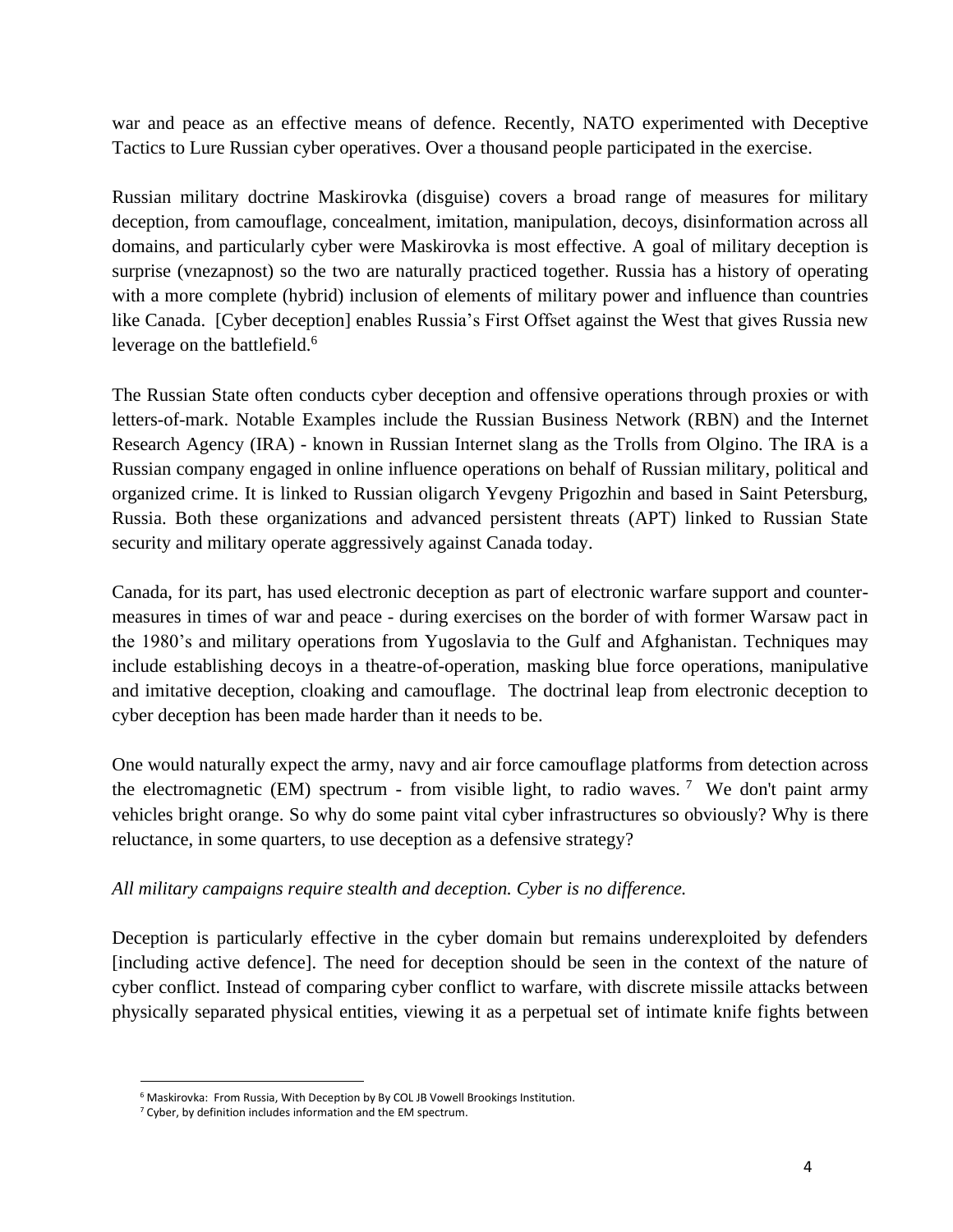digital proxies. <sup>8</sup> Deception is perhaps more effective in cyberspace because physical use of force is not.

Deception operations are a very effective means of enabling defensive cyber operations and can also support intelligence collection and force protection. A deception operation within cyberspace is not inherently different from a real-world deception operation and similar policies and practices equally apply. Cyber deception can mis-inform, confuse, distract, and delay an adversary. It is also possible to gain intelligence about an adversary based on how they interact with a deliberate deception, which can be immensely useful in the case where a capable adversary is lured into disclosing tools or tactics that have not been previously observed. Actions can also be analyzed to discern the realworld intent and target of that adversary.

Cyber deception imposes additional costs on an adversary increasing the work factor and decreasing ROI. Deception limits their freedom-of-maneuver, undermines their ability to stay hidden and time on target. The loss of their anonymity and the exposure of their tradecraft and technology raise the risk for the attacker. Hence cyber deception and is an excellent deterrent.<sup>9</sup>

One difference between cyber and non-cyber deception is the shifting liability and information incentives that makes defending terrain with unknown vulnerabilities more challenging and the case for deception more compelling. Cyber deception can do much more than intelligence collection and force protection.

Deception activities include both proactive deliberate activities and *Respond-Deceive* actions that occur in response to a particular event or intent. These deception operations may be executed within enterprise networks, platforms and partner infrastructures.

The UK National Cyber Deception Lab explains that the "*focus of defensive deception in the cyber domain is likely to shift towards deception that shapes an adversary's understanding of the situation, and thereby alters their behaviour, underlining the focus on deceiving the human adversary, rather than technological solutions."*

The stability and predictability of vulnerability management in an at-risk infrastructure is an ongoing consideration for cyber defence operations. Establishing upstream security with deception-in-depth around a large and potentially vulnerable attack surface has been shown to be an effective means of defence by proactively mis-directing attacks away from the enterprise.

The UK National Cyber Deception Lab recommends "*putting deception at the heart of a layered defence of core networks."*

<sup>8</sup> UK National Cyber Deception Lab

<sup>9</sup> CAF Concept of Operations for DCO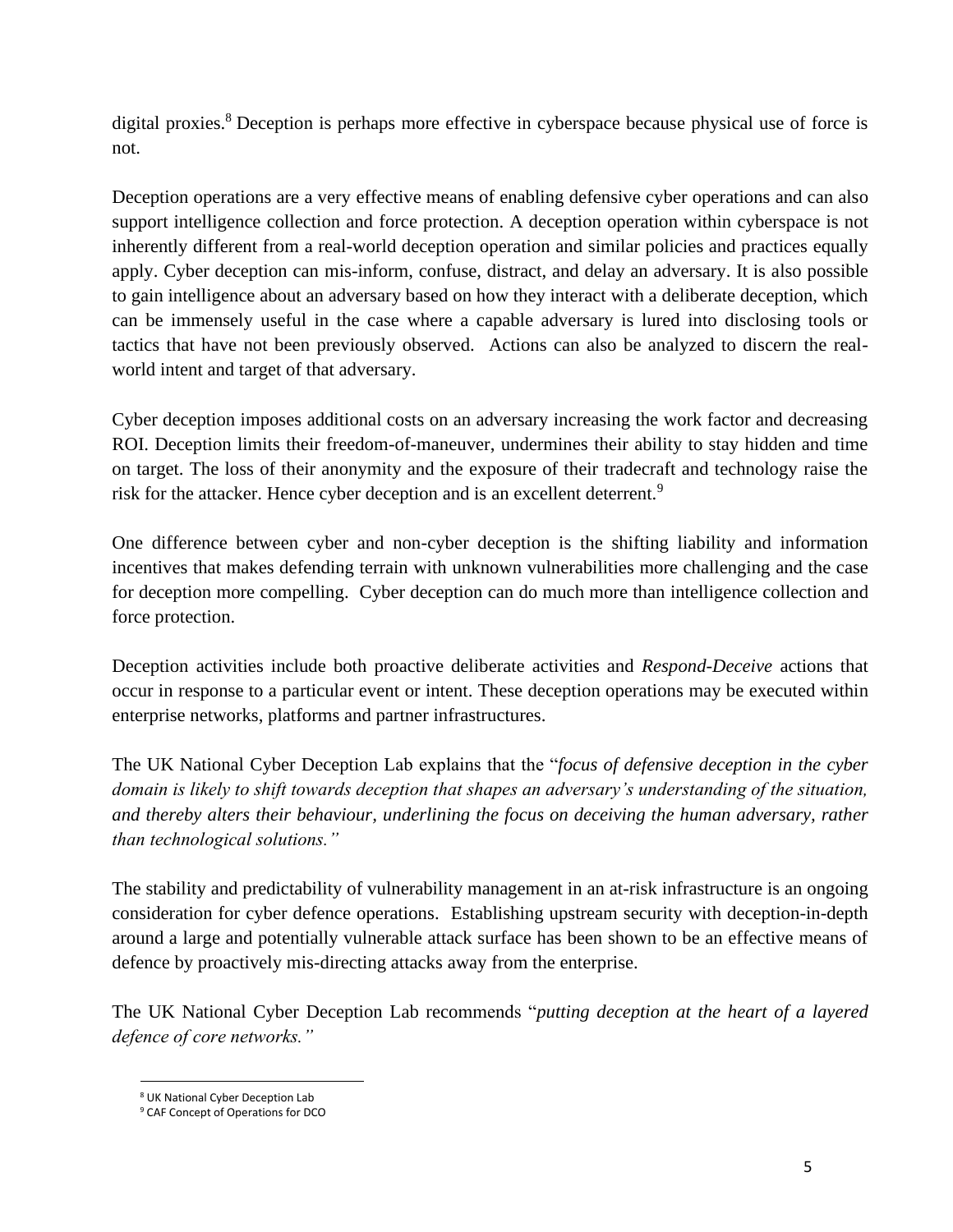The cost of a deception capability is substantively lower than the price imposed upon the adversary or the impact of a breach on one's own systems, without the early detection afforded by deception technology. This is particularly true for unstable attack surface and sophisticated attacker – where security management is most challenging. Moreover, deception activities often result in the exposure of the adversary's most-sensitive technology, Tactics, Techniques and Procedures (TTP).

#### **CONCEALMENT AND MISDIRECTION**

The Communication Security Establishment (CSE) has provided explicit cyber security guidance, in mandatory standards, to departments on the matter of cyber deception:<sup>10</sup>

The organization employs organization-defined concealment and misdirection techniques to confuse and mislead adversaries. Concealment and misdirection techniques can significantly reduce the targeting capability of adversaries (i.e., window of opportunity and available attack surface) to initiate and complete cyber-attacks. For example, virtualization techniques provide organizations with the ability to disguise information systems, potentially reducing the likelihood of successful attacks without the cost of having multiple platforms. Increased use of concealment/misdirection techniques including, for example, randomness, uncertainty, and virtualization, may sufficiently confuse and mislead adversaries and subsequently increase the risk of discovery and/or exposing tradecraft. Concealment/misdirection techniques may also provide organizations additional time to successfully perform core missions and business functions.<sup>11</sup>

Similarly the UK National Cyber Deception Lab advises *"Network defenders should take a proactive approach by using military deception tradecraft to effectively defend against and manipulate the activities of attackers operating within their networks. Cyber deception offered a significant asymmetric advantage to the network defender, because they own the terrain and adversaries lack the defenders' situational awareness."*

# **CYBER DECEPTION TECHNOLOGY**

The efficacy of deception for defence in the cyber domain is well-established, with modern commercial services focused on detecting adversaries and collecting intelligence on their activities. Cyber deception for cyber security in three verticals: for detecting adversaries, eliciting intelligence and for adversary management.<sup>12</sup>

<sup>10</sup> ITSG-33

<sup>11</sup> ITSG-33 Security Control SC-30

<sup>12</sup> UK National Cyber Deception Lab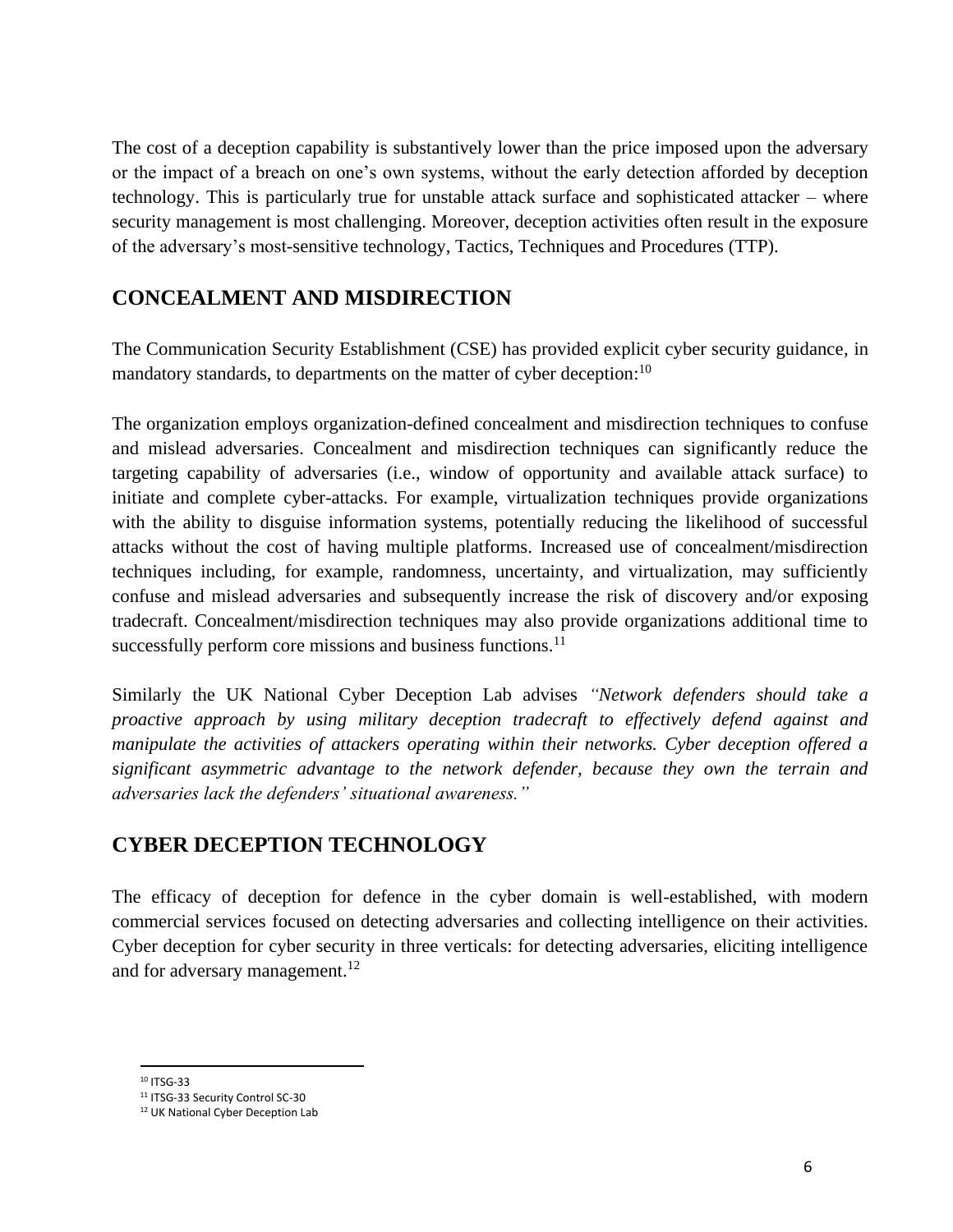Deception technology is an established category of cyber security and defence. These systems can detect, analyze, and defend against zero-day and advanced attacks, often in real time. They are automated, highly accurate, and provide unique insight into malicious activity of sophisticated actors, where conventional defence systems fail. Deception technology enables a more proactive security posture by seeking to deceive, detect and defeat threat actors before they can attack.

*"The greater the presence of deceptive assets in the network, the more likely it is that an adversary will fall into the trap."* - UK National Cyber Deception Lab

Conventional cyber defence technologies and methods have proven to be ineffective against zeroday exploits and advanced persistent threats. We need better options.

Deception technology is orientated around the adversary's point-of-view and tradecraft. It integrates with existing technologies to provide new visibility, share anticipatory threat intelligence while potentially generating effects against an adversary.

Deception technology may automate the creation of traps, decoys or lures either hidden within existing infrastructure or an entire network can be established as a decoy. Obfuscation of intent, anonymization of communications, ghosting operations, false flag, strategic cloaking of infrastructure while establishing decoy networks, laying tripwires and means of surveillance are just some means of actively defending using cyber deception and misdirection.

Advances in automation may lead to wider use of defensive deception platforms for detection and collection. Automation has the potential to reduce the resource cost of creating and monitoring defensive deceptions, although it is very likely that the most sophisticated deceptions will remain resource-intensive, human-centric operations.<sup>13</sup>

The conventional use of cyber deception technology is the traditional honeypot style bait. However, the potential is to manipulate the attacker's confidence in what is going on, getting them to make error in their understanding of what is occurring and then get them to act on this erroneous understanding. If one puts a burglar alarm on the side of their house, one needs the attacker to see it for it to have a deterrent effect. Likewise, if they now know that there are defensive measures being deployed, the attacker will be expecting them in the future, and this can be used to get them to pause, question or doubt.

Cyber deception is industry standard.

<sup>13</sup> UK National Cyber Deception Lab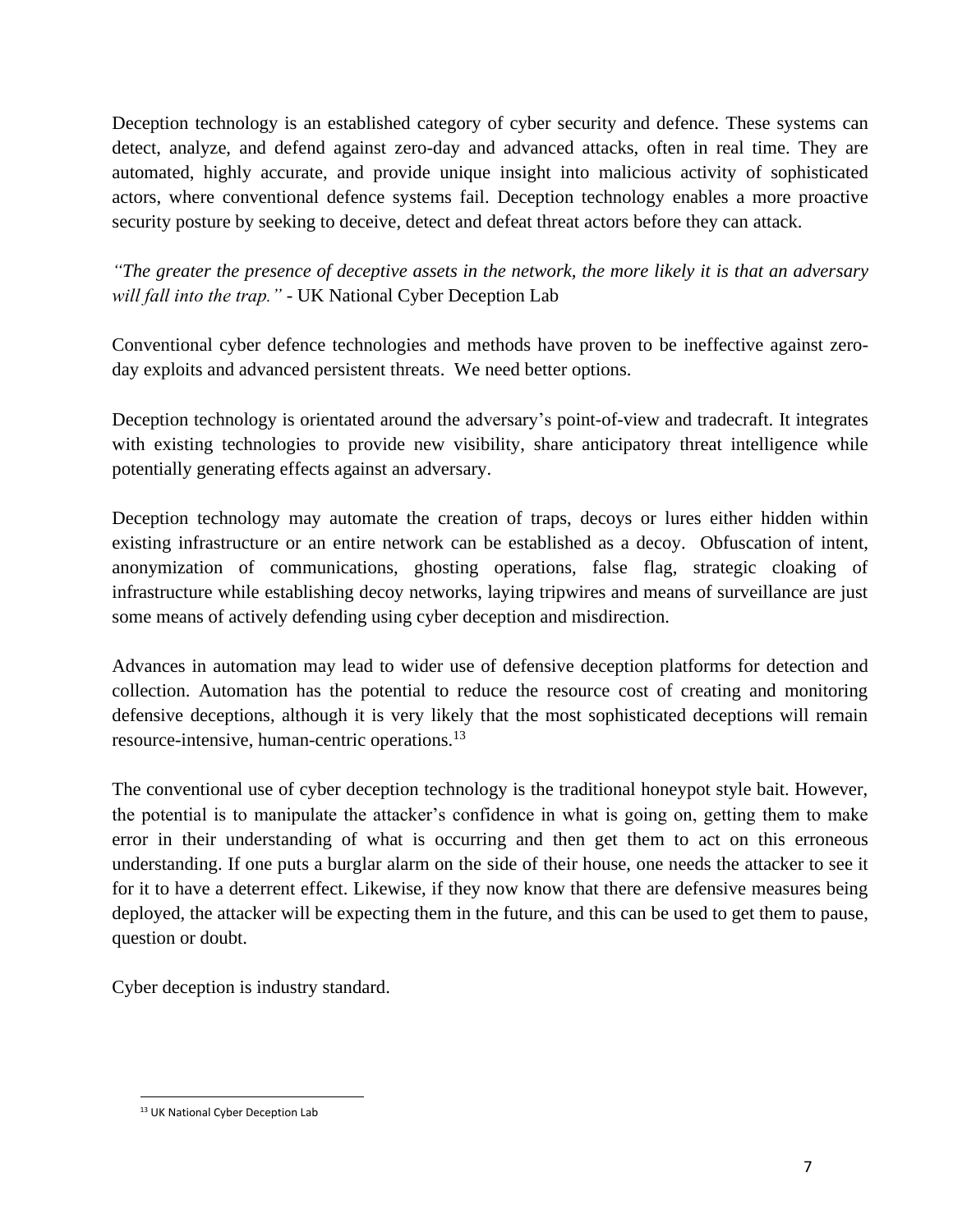# **MARKET SIZE AND ADOPTION**

Market Research Media estimates the cumulative deception technology market value at \$12 billion (2017–2022) growing at about 19% CAGR. Adoption is being accelerated by aggressive and highlyvisible targeted attacks on large enterprises globally by advanced persistent threats. Notwithstanding, only 10 percent of enterprises and 2 percent of government organizations use cyber deception, even through it has been established as best practices for cyber defence and instantiated in official policy and standards. Gartner also noted deception technology as a "*far under-utilized technology that can provide serious advantages over attackers.*"

# **CYBER DECEPTION SOLUTIONS**

The following are examples of successful cyber deception solutions in wide use and acceptance:

- Content Delivery Networks (CDN) Distribute the information flows over multiple geographically and logically dispersed servers, thus making it very difficult to enumerate the infrastructure or interfere with data flows.
- Virtualization and Cloud Global hyper-cloud instantiations of an infrastructure or operations are highly-robust and agile. Architecture and processes can be replicated, dispersed and rapidly fluxed across data centres around the globe making it very easy to establish decoy networks while hiding real ones. CSE recommends virtualization and cloud as security control SC-29 in ITSG-33.
- Anonymizers A variety of public anonymization services and purpose built managed (non) attribution Infrastructures as a Service (IaaS) are available commercially which allow one to hide one's Internet activity or cloak an entire organization. Services like TOR, which provide ofscuscating VPN network for the masses, was originally established by intelligence services, but has provided safe haven for criminals as well as sanctuary for human rights. Many deception technologies are dual use.
- Organizational cloaking while similar to anoymizers, will hide the existence of an entire organisation or operation while often presenting a decoy addressable infrastructure. The cloaked instance forms part of the deep web and can be covert or clandestine in operation. Stealth is a form of deception.
- Moving Target Defence (MTD) Rapidly changing organizational infrastructure, using virtualized and cloud environments, can make it very difficult for an adversary to find and target the enterprise of operations. Domains and IPs can be fast-fluxed across global points-of-presence, components and process flows, operating systems and system configurations orchestrated to change over time or in response to threat activity.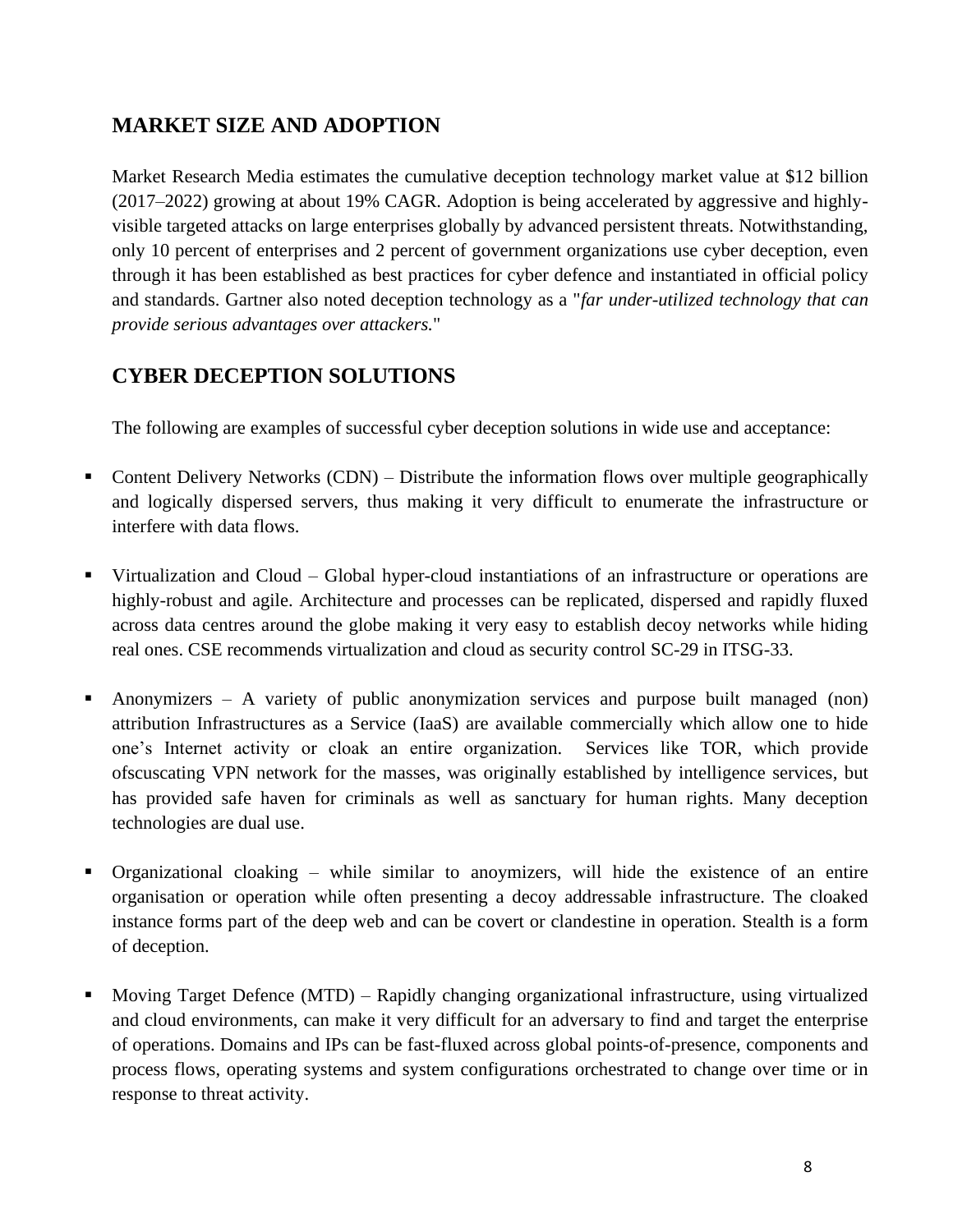- Dark Space Unassigned IP addresses for an organization are re-routed to a security monitoring network. There is no legitimate traffic expected on these IPs, therefore when an actor (or infected machine) scans, probes or attacks these IPs, they are detected. Often a passive honey net or malware lab will be on the end of these IPs. This has been proven to be exceptionally effective in catching APTs and reverse engineering zero-day malware. See *APT0* - *Study on the Analysis of Dark Space for Predictive Indicators of Cyber Threat Activity*, for a comprehensive example of dark space use in cyber threat intelligence and defence.<sup>14</sup>
- Honeypots were the first basic form of deception. A honeypot is set up as a decoy to attract adversaries and to deflect their attacks away from the operational systems supporting organizational missions/business function. The notion of honeypots deceiving attackers, perhaps delaying and identifying them, and then ultimately supporting efforts to shut down the attack was a good one.<sup>15</sup> This is a recommended secure control by CSE.<sup>16</sup> The UK National Cyber Deception Lab lists some benefits of having honeypot:
- Observe threat actors in action and learn about their behaviour
- Gather intelligence on attack vectors, malware, and exploits. Use that intel to train your IT staff
- Create profiles of attackers that are trying to gain access to your systems
- Improve your security posture
- Waste attackers' time and resources
- Reduced false positive
- Cost-effective
- Introduces a cognitive payload on the attacker
- Honeynet is a network that is set up to attract potential attackers and distract them from your production network. The gap between legacy honeypots and modern deception technology has diminished over time and will continue to do so. Modern honeypots constitute the low end of the deception technology space today.
- The Honeynet Project is an international security research organization established in 1999, "dedicated to investigating the latest attacks, developing open source security tools to improve Internet security and learning how attackers operate". The Canadian Honeynet chapter was founded at the University of New Brunswick, Canadian institute for cyber security in April 2008. Note: Telecommunications Carriers and Internet Service Providers (ISP) have run Honey Nets since the 1980s. The public sector has experimented with honey pots and is certainly a recipient of cyber threat intelligence harvested from globally deployed honey nets. Defensive External Interdiction

<sup>14</sup> http://publications.gc.ca/collections/collection\_2016/rddc-drdc/D68-3-007-2013-eng.pdf

<sup>15</sup> Wikipedia

<sup>16</sup> ITSG-33 Security Control SC-26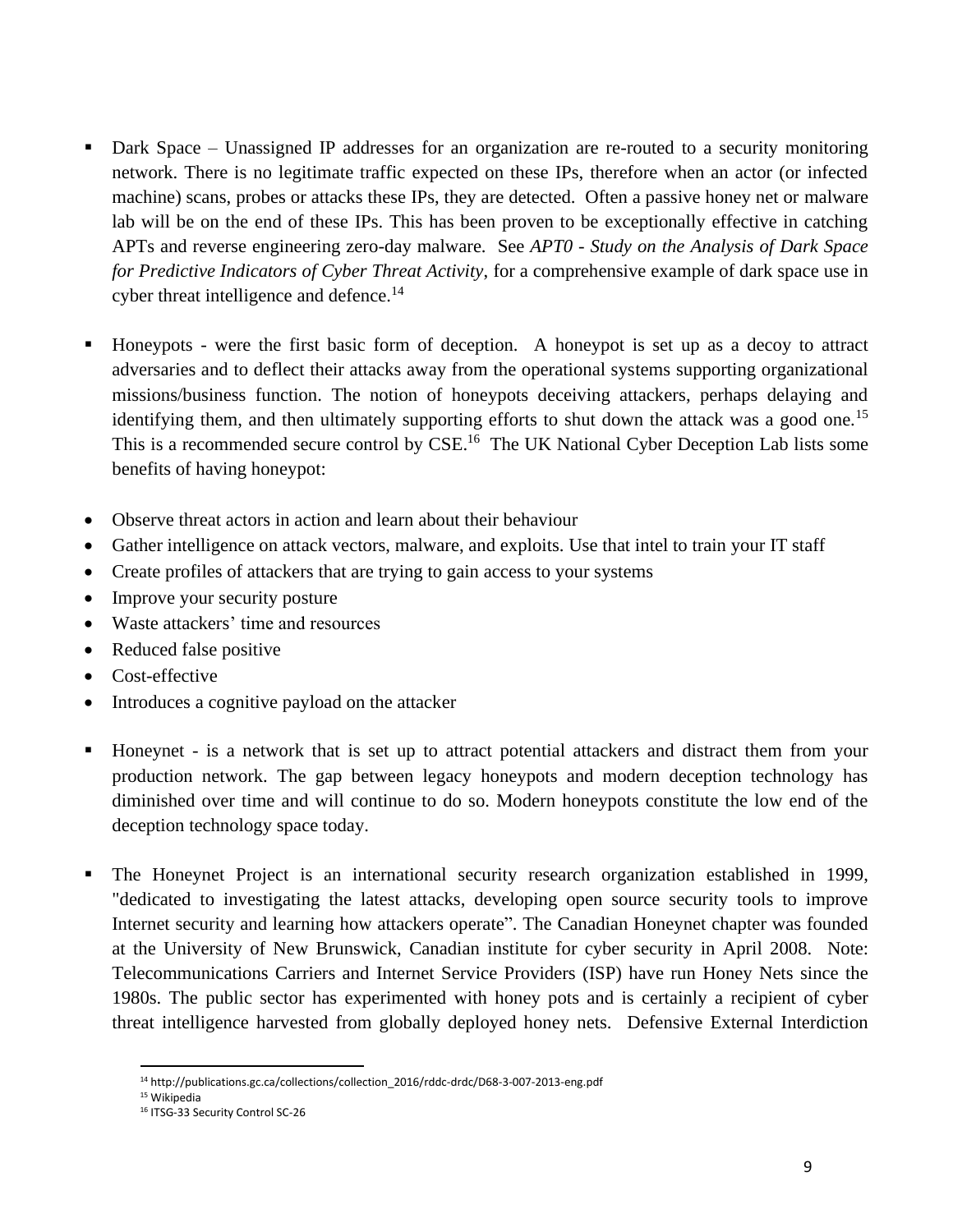$(DEI)^{17}$  relies on commercial deception mechanisms and practices.

- $DND/CAF<sup>18</sup>$  has sponsored several research projects using forward-deployed honey nets to collect valuable intelligence on adversaries and advanced persistent threats over the past ten-years. Certainly, the GC and DND remain a direct benefactor of globally deployed honeynets, through commercial Cyber Threat Intelligence (CTI) subscriptions.
- Tar pits is a service on computer systems that purposely delays connectivity and processes. The technique was developed as a defense against a computer worm, and the idea is that network abuses such as spamming or broad scanning are less effective, and therefore less attractive. The method forces adversaries to spend more time and resources, cope with greater levels of complexity and uncertainty, and accept greater risks of exposure and detection.<sup>19</sup>
- Randomness CSE describes how, "randomness introduces increased levels of uncertainty for adversaries regarding the actions organizations take in defending against cyber-attacks. Such actions may impede the ability of adversaries to correctly target information resources of organizations supporting critical missions/business functions. Uncertainty may also cause adversaries to hesitate before initiating or continuing attacks. Misdirection techniques involving randomness include, for example, performing certain routine actions at different times of day, employing different information technologies (e.g., operating systems, browsers, search engines), using different suppliers, and rotating roles and responsibilities of organizational personnel."<sup>20</sup>
- Change processing / Storage locations Information Technology Security Guidance provided to the government departments explain that "adversaries target critical organizational missions/business functions and the information resources supporting those missions and functions while at the same time, trying to minimize exposure of their existence and tradecraft. The static, homogeneous, and deterministic nature of organizational information systems targeted by adversaries, make such systems more susceptible to cyber-attacks with less adversary cost and effort to be successful. Changing organizational processing and storage locations (sometimes referred to as moving target defence) addresses the advanced persistent threat (APT) using techniques such as virtualization, distributed processing, and replication. This enables organizations to relocate the information resources (i.e., processing and/or storage) supporting critical missions and business functions. Changing locations of processing activities and/or storage sites introduces uncertainty into the

 $17$  Defensive External Interdiction (DEI) is a category of action that can be requested by the government of a commercial or foreign state third party where that third party takes an action that has defensive value for the government. DEI can be a significant operational enabler for any static or deployed system. It provides a range of possible actions for the DCO planner that cost only the time it takes to reach out to third parties, develop relationships, or add statements into contracts. Actions taken by a third-party leverage that third-party's position within the global telecommunications environment or their national authorities that have the legal ability to block, alter, slow, or redirect elements of malicious communications destined for the government. Cyber threat intelligence services use forward deployed deception networks.

<sup>18</sup> DG Cyber, CFIOG and DRDC

<sup>19</sup> UK National Cyber Deception Lab

<sup>20</sup> ITSG33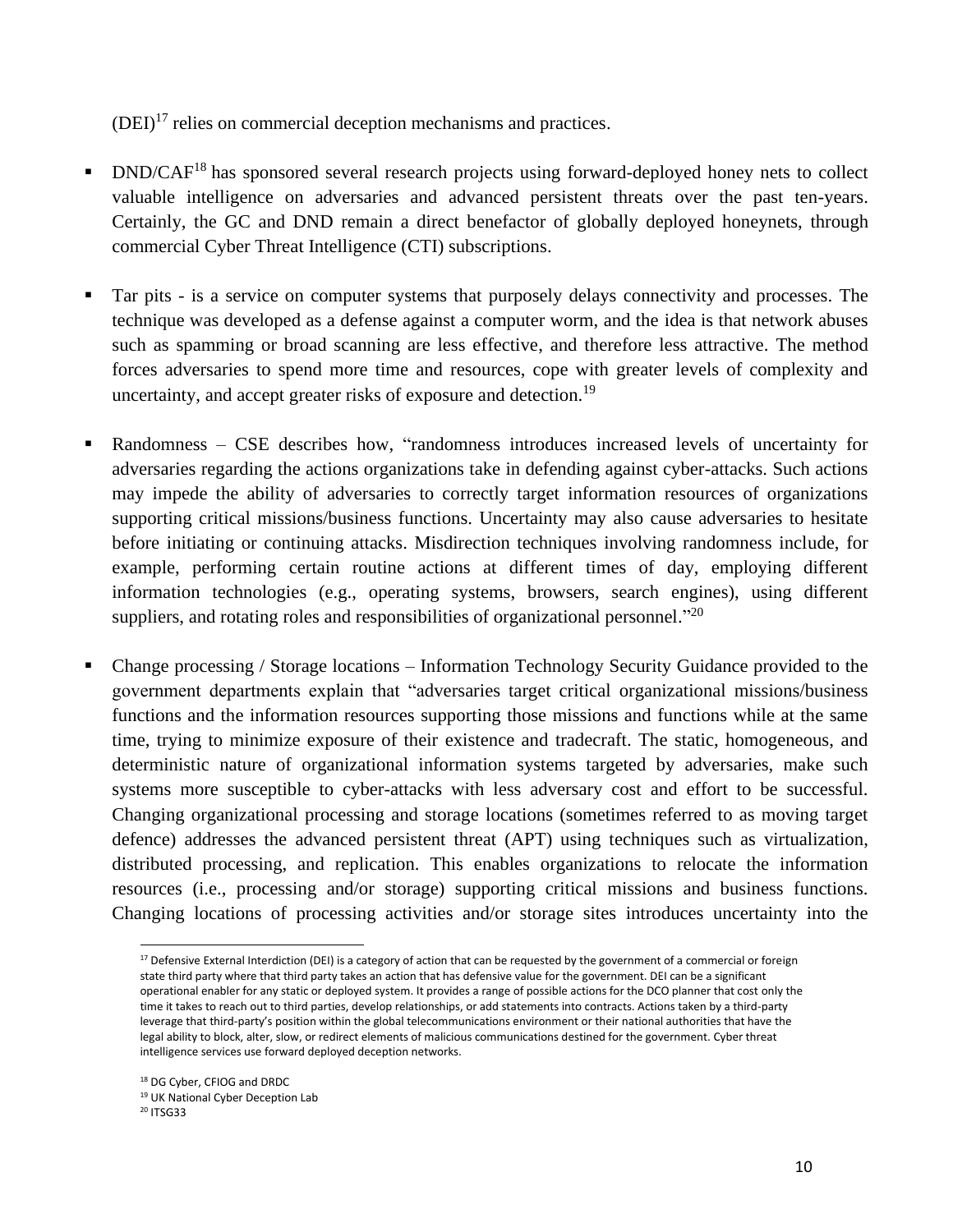targeting activities by adversaries. This uncertainty increases the work factor of adversaries making compromises or breaches to organizational information systems much more difficult and timeconsuming, and increases the chances that adversaries may inadvertently disclose aspects of tradecraft while attempting to locate critical organizational resources."

- Misleading Information  $-$  CSE notes that "control enhancement misleads potential adversaries regarding the nature and extent of security safeguards deployed by organizations. As a result, adversaries may employ incorrect (and as a result ineffective) attack techniques. One way of misleading adversaries is for organizations to place misleading information regarding the specific security controls deployed in external information systems that are known to be accessed or targeted by adversaries. Another technique is the use of deception nets (e.g., honeynets, virtualized environments) that mimic actual aspects of organizational information systems but use, for example, out-of-date software configurations."<sup>21</sup>
- Feed material  $-$  is real information of lesser value to an organization that is presented to a threat actor as bait to legitimize the deception.
- False flag a threat a range of areas for the creative deployment of deception to manipulate an attacker's behaviour, such as false flagging the presence of more aggressive attackers already in the network to 'scare off' real attackers - UK National Cyber Deception Lab
- Concealment of system components By hiding, disguising, or otherwise concealing critical information system components, organizations may be able to decrease the probability that adversaries target and successfully compromise those assets. Potential means for organizations to hide and/or conceal information system components include, for example, configuration of routers or the use of honeynets or virtualization techniques. $^{22}$
- Honeyclients as specified in ITSG-33 Security Control  $(SC-35)$  as "the information system includes components that proactively seek to identify malicious websites and/or web-based malicious code. Honeyclients differ from honeypots in that the components actively probe the Internet in search of malicious code (e.g., worms) contained on external websites."
- Black Holing n networking, a black hole refers to a place in the network where incoming or outgoing traffic is silently discarded (or "dropped"), without informing the source that the data did not reach its intended recipient. When examining the topology of the network, the black holes themselves are invisible, and can only be detected by monitoring the lost traffic; hence the name.

<sup>21</sup> ITSG 33 <sup>22</sup> ITSG 33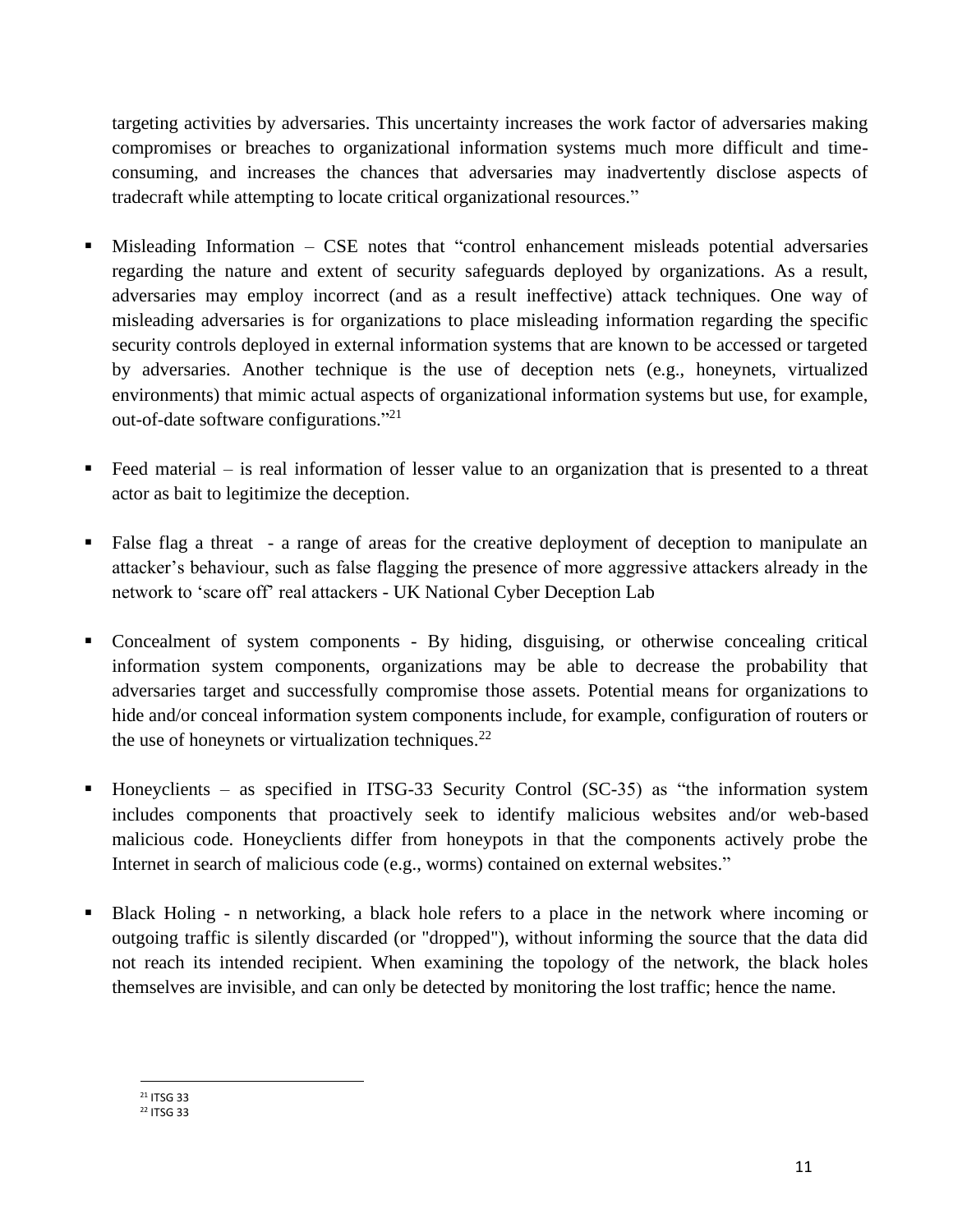- Sink holing A DNS sinkhole, also known as a sinkhole server, Internet sinkhole or Blackhole DNS is a DNS server that is configured to redirect a domain previously used by a bad actor into a monitored security environment in order to enumerate threat command and control infrastructure, study behaviour and protect victims by severing C2 link with vulnerable machines. A common use of a hosts file-based sinkhole is to block ad serving sites.
- Microsoft took a series of dramatic steps against the recent SolarWinds supply chain attack using sinkholes and other active defence measures. Microsoft's technical and legal actions were broad in speed and scale and effectively obliterates the actions the sophisticated offensive actors attributed to APT29 (Cozy Bear) of the Russian intelligence service, known for the 2016 hack against the Democratic National Committee (DNC). <sup>23</sup>
- Conflict networks are special honey nets deployed forward in contested environments or adversary space. They can also be real but highly-targeted networks which are heavily monitored and serve a dual purpose as threat intelligence collectors by overwatch programs.
- **•** Circumvention Network is an infrastructure designed to penetrate national censorship / state firewalls of denied environments. They in themselves become highly targeted by these regimes and then become a means to collecting intelligence on the adversary.
- Counter Censorship are counter-surveillance systems which in attempting to openly communicate in and out of denied environments are able to reveal state surveillance programs, technology, tradecraft and targeting
- Packer staining inserts markers within packets to trace the path of communications and identify infrastructure of threat actors. Useful for attribution and traffic management through reputational rating.
- **•** PDNS protective recursive resolver like Canadian Shield<sup>24</sup>. This is a policy-enabled recursive resolver. This means that it performs the functions of a recursive server in looking-up and storing the DNS information - also known as a map of the Internet. Any communicates with a bad domain or IP will be blocked or be rerouted to the correct domain. The incident can be an indication of compromise or phishing attempt.
- Flowspec BGP Use remote Trigger Blackhole (RTBH) to mitigate DDOS attacks. The actor may not be aware that their DDoS attack has been mitigated.

<sup>&</sup>lt;sup>23</sup> Microsoft unleashes 'Death Star' on SolarWinds hackers in extraordinary response to breach by Christopher Budd on December 16, 2020

<sup>&</sup>lt;sup>24</sup> First conceived of by Bell Canada and implemented at CIRA.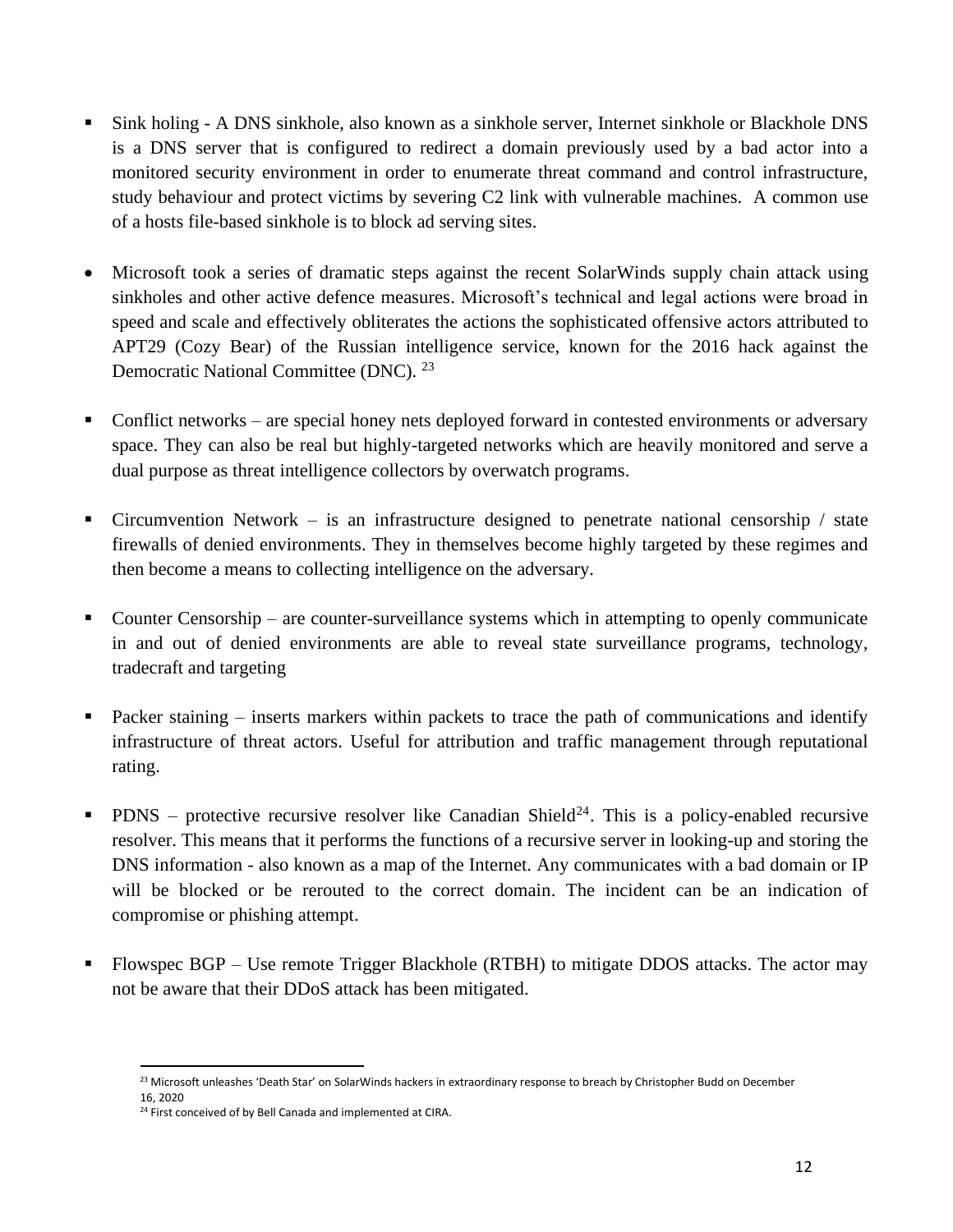- **Triggered content Specific content (perhaps a file) is programmed to alarm is anyone tries to** access it.
- Beaconing detection  $A$  file or information or media is lowjacked such that it can be tracked as an adversary exfiltrates a copy from the network. Allows security teams to trace the theft back to the actor's computer thus revealing adversary infrastructures, methods and identities.
- Cyber threat intelligence is analytical product based upon information about threats and actors used for active defence. Cyber threat intelligence sources include open source intelligence, social media intelligence, human Intelligence, technical intelligence or intelligence derived from the deep and dark web. CTI makes extensive use of all the deception technologies and methods mentioned here. It can be:
- Tactical: technical intelligence (including Indicators of Compromise such as IP addresses, file names, or hashes), which can be used to assist in the identification of threat actors.
- Operational: details of the capabilities of threat actors, including their Tactics, Techniques, Procedures (TTP)
- Strategic: anticipatory intelligence covering greater scope of threat motivation, intent and capabilities of a threat.
- **•** Deception technology when integrated with threat hunting, memory and malware analysis can provide dynamic automated attribution of actors and analysis of malware. The process may also identify indicators of compromise (IOC).

The emergence of disruptive technologies such as Fifth Generation Mobile Communications, Cloud, Quantum Computing and Artificial Intelligence will expand the capability and need for cyber deception. Deception technology is a proactive layer to a defence-in-depth strategy.

# **EXAMPLES**

The following are examples of the effective use of active defence using deception to: detect, identify, attribute and counter advanced persistent threats against Canada:

▪ The research project *Analysis of Dark Space for Predictive Indicators of Cyber Threat Activity* – by Bell Canada and SecDev for DND, CSE, RCMP, PSC, DFAIT (31 Mar 2011) used forward deployed and carrier based deception networks to successfully detect and attribute advanced persistent threats attacking Canada's. Dark net technology was used extensively to provide early warnings and indicators or zero-day exploits and sophisticated threats, which were able to bypass conventional systems. The project was the first to identify APT0 (Chinese) infiltration of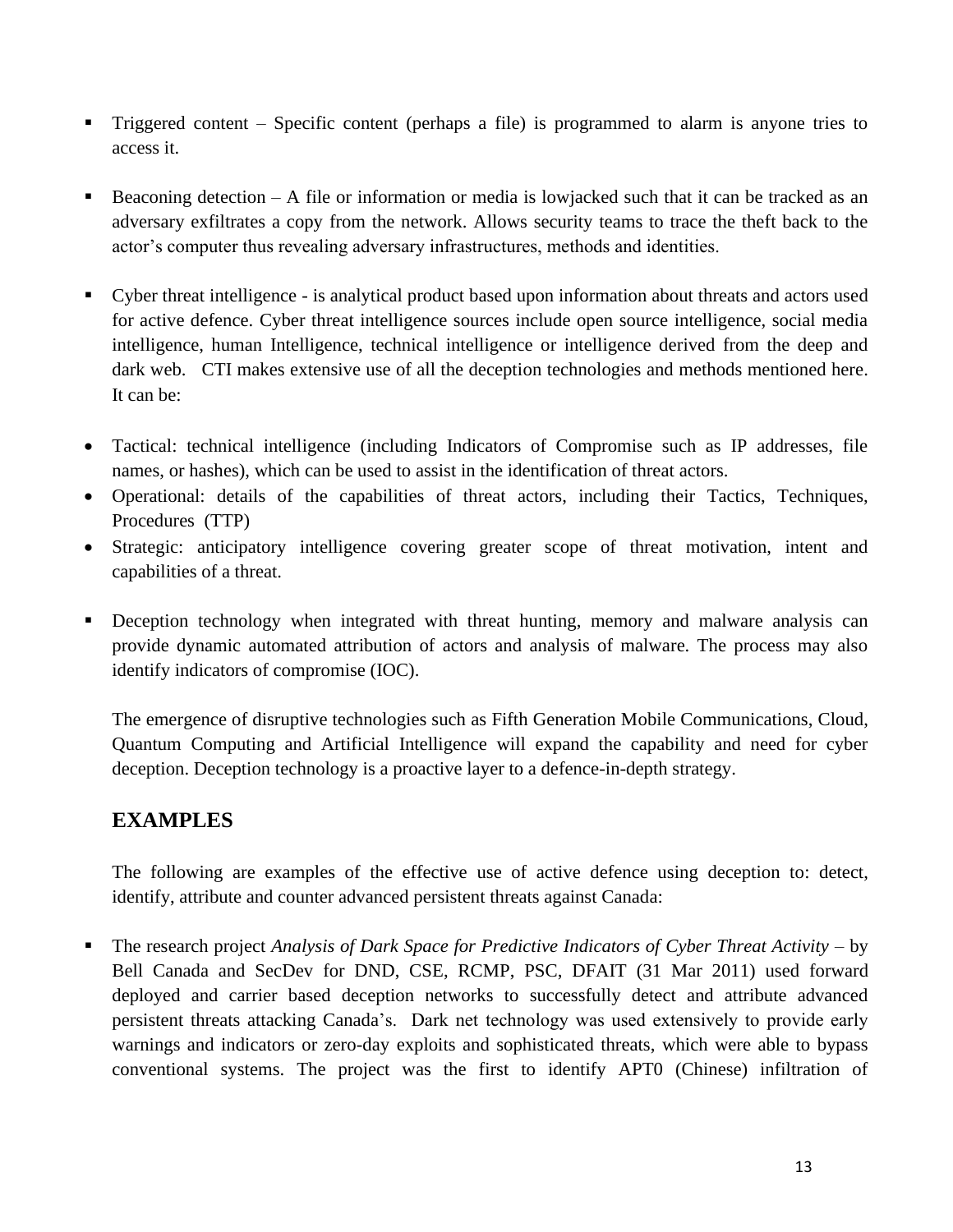government systems. http://publications.gc.ca/collections/collection\_2016/rddc-drdc/D68-3-007- 2013-eng.pdf

- The project *Combating Robot Networks and their Controllers* by Bell Canada and Secdev for RCMP and DND investigated and tested the most effective means of detecting advanced threats such as botnets operated by organised criminal groups and nation states. Deception networks and methods were found to have the greatest efficacy. The report included an extensive legal discussion on methods used. PSTP08-0107eSec 06 May 2010 (PSTP) https://www.scribd.com/document/51938416/Botnet-Analysis-Report-Final-Unclassified-v2-0
- GhostNet was a large-scale cyber spying operation discovered in March 2009 through the use of forward deployed networks in contested environment and deception technologies. http://www.nartv.org/mirror/ghostnet.pdf
- Shadows in the Cloud uncovered a complex ecosystem of cyber espionage that systematically targeted and compromised computer systems in India, the Offices of the Dalai Lama, the United Nations, and several other countries, by monitoring highly targeted domains. http://www.nartv.org/mirror/shadows-in-the-cloud.pdf
- Attack Surface Analysis of the Department of National Defence, was completed Bell Canada, Trend Micro and SecDev for (DG Cyber) CAF in 2012. The investigation effectively correlated threat data from forward deployed sensors honeypots and deception networks with global cyber threat intelligence, Advanced OSINT/SOCMINT, DNS analytics, carrier level netflow and security monitoring of internal networks,
- APT1 Exposing One of China's Cyber Espionage Units by Mandiant, 2004 https://www.fireeye.com/content/dam/fireeye-www/services/pdfs/mandiant-apt1-report.pdf
- Operation Aurora a series of cyber attacks conducted by advanced persistent threats such as the Elderwood Group based in Beijing, China, with ties to the People's Liberation Army. https://en.wikipedia.org/wiki/Operation\_Aurora
- Cyber State of Readiness in Canada's Critical Infrastructures Study 0D160-063075/A, by Bell Canada and the RAND Corporation for PSC dated 2006-04-28
- **EXECUTE:** Attribution and Fingerprinting of Advanced Persistent Threats 2015 by Bell Canada for RCMP under PSTP used advanced cyber deception methods.
- McAfee, Night Dragon investigation http://www.mcafee.com/ca/resources/white-papers/wp-globalenergy-cyberattacks-night-dragon.pdf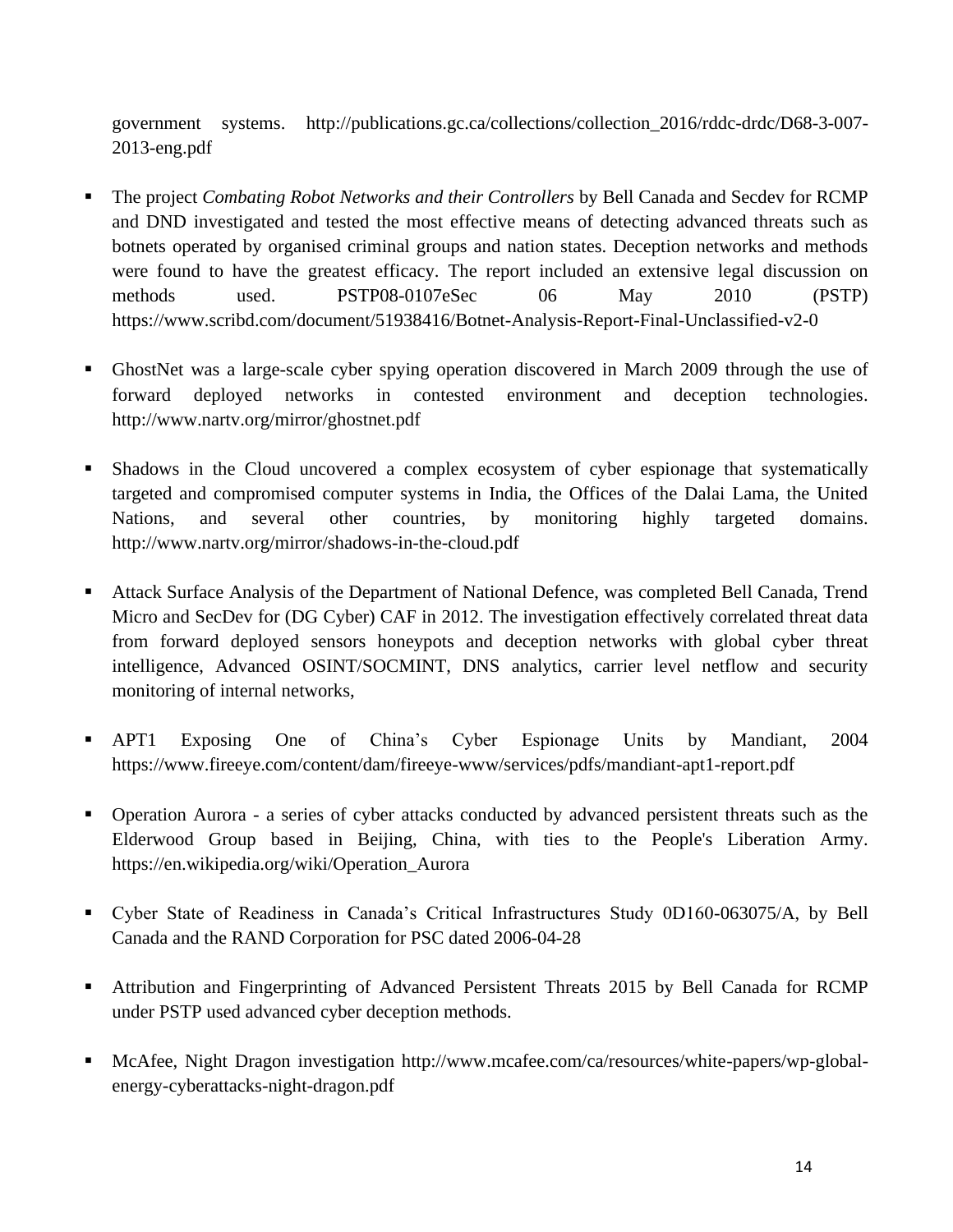▪ Cyber Attribution of Sophisticated Threat Actors in the Defence of Canada 2019-2021 The Department of National Defence (DND) contracted multiple projects with industry through the IDEaS program to *develop and test innovative approaches to access, interpret, and compare all available evidence (e.g. technical, all-source intelligence) on how current cyberspace activities get attributed.* Note: Deception is a key component of cyber intelligence, threat hunting, adversary pursuit and persistent engagement.

# **OFFENSIVE CYBER DECEPTION Deceive, Detect, Disrupt and Deter**

Canada's adversaries are adept at offensive cyber deception. We see daily evidence of cyber psychological operations, misinformation, influence and social engineering campaigns against Canadian's and institutions by foreign intelligence services and militaries. Principally amongst these tactics is social engineering.

Social engineering uses psychological manipulation to trick users into making security mistakes or giving away sensitive information. Deception relies heavily on the six principles of influence: reciprocity, commitment and consistency, social proof, authority, liking, scarcity.

All social engineering techniques are based on specific attributes of human decision-making known as cognitive biases, These biases, sometimes called "bugs in the human wetware," are exploited in various combinations. Phishing tactic has proven to be most effective.

Phishing is one of the most common means of offensive cyber deception. Phishing is the fraudulent attempt to obtain sensitive information, by impersonating a trustworthy entity in a digital communication. Typically the attacker uses a well-crafted e-mail appearing to be sent from a trusted contact, but which contains hidden malware. Nearly all, technical cyber attacks are facilitated through deception in the form of social engineering and phishing in particular.

Phishing is the predominate attack vector for introducing highjacking malware past traditional security systems and circumventing even high-grade crypto-systems. Vishing (via telephone) and Smishing (via SMS) are also used.

Mobile devices are particularly susceptible. In a SIM swap scam (also known as port-out scam, SIM splitting, Smishing and simjacking, or SIM swapping ) the attacker uses social engineering to convince the telephone company to port the victim's phone number to the fraudster's SIM. This allows the attacker to intercept any one-time passwords sent via text or telephone calls sent to the victim and thus allows them to circumvent many two-factor authentication methods. Note: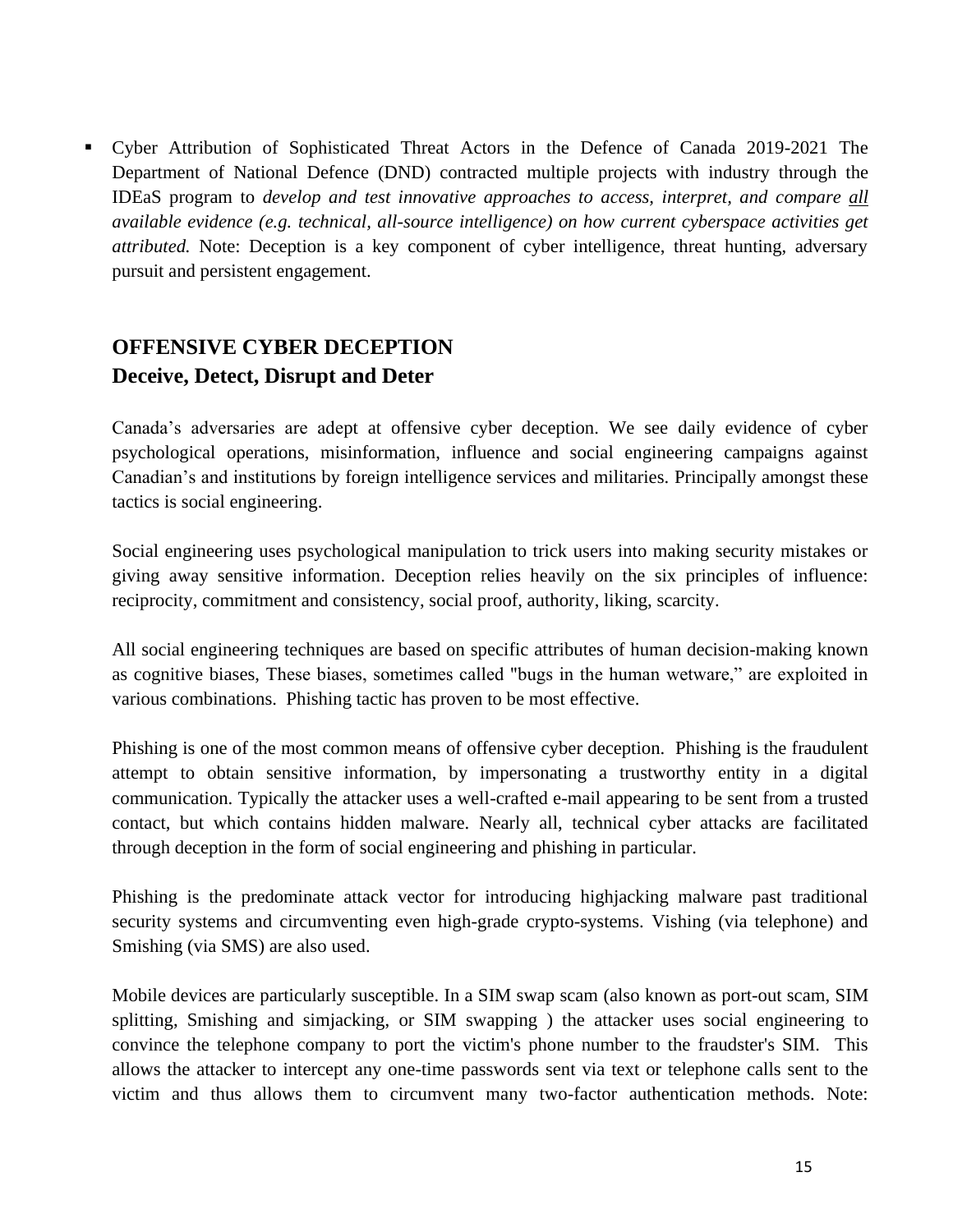exploiting SS7 vulnerabilities and technical deception of the telecommunications provider will achieve much the same result.

Other means of deception can take the form of:

- Trojan horse software or electronic communication can contain a hidden payload just like the wooden horse from the Trojan war used by the Greeks to enter the city of a Troy and win the war.
- Spoofing an e-mail, domain, IP addresses, phone numbers, URL, or Address Resolution Protocol (ARP) can make the deception more convincing.
- Luring unexpecting victims to a fake web site then triggering the hidden download of a Remote Access Trojan (RAT). Facilitating a man-in-the-middle or man-on-the-side attacks.
- Using click-bate of a trending story, especially in the time of a global pandemic to entice a user to follow a poison link to malware.
- Poisoning of domain name servers to redirect and misdirect traffic to a malicious site.
- Mounting a false flag operation in cyberspace, perhaps to mis-attribute hostile actions, or trap someone into trusting the wrong sort of people.
- **•** Impersonation and fraud of central to most hostile deception operations.
- Meaconing navigational signals such as GPS to lead ships and aircraft off-course to run them aground.
- **•** Deliberate disruption, interference or jamming of a communications signal to force users into the clear (non-encrypted means) or over a more vulnerable route. This is a common attack to force mobile devices to drop down to less secure protocols or deny high-grade systems.

Adversaries have routinely used social engineering to obtain personal data, hijack accounts, steal identities, initiate illegitimate payments etc of Canadians at scale. As technology becomes more complex, criminals will seen the path of least resistance and seek to compromise the individual through manipulative and imitative deception. Social media pretexting will remain a primary attack vector.

# **LAW, ETHICS AND RISK**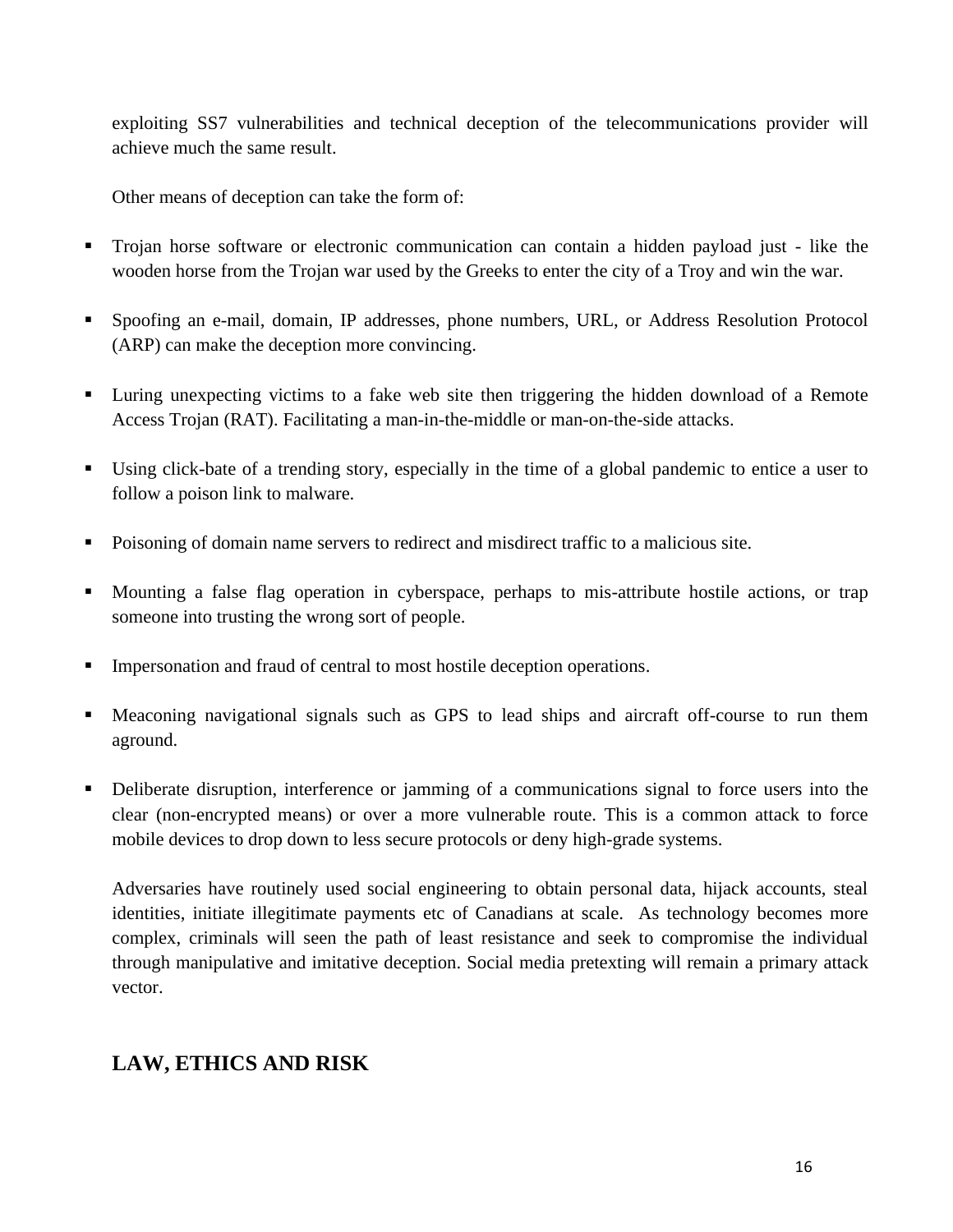In this section we examine prohibition and prescription for cyber defence in the Canadian context<sup>25</sup> and international cyber norms.

It is worth noting that, Cyber deception and authorities are similar to the manner in which lawenforcement uses bait cars to catch thieves or on-line profiles to catch child predators.

An organization is authorized to effectively and actively defend its own networks and systems from adversaries. There are five considerations that we will examine:

- 1. There are statutory/regulatory authorizations for an organization to conduct all forms of cyber defence operations;
- 2. There are no statutory restrictions/prohibitions/court rulings that prohibit or restrict an organization from actively defending its networks;
- 3. There are explicit procedures/authorizations which compel an organization to take conduct active cyber defence;
- 4. There are relevant international agreements which permit and obligate the department to protect and defence not only its own networks but critical information infrastructures of Canada;<sup>26</sup> and
- 5. There are policy/legislative changes that need to be made to achieve the desired outcomes.

Under Canadian law, all cyber defence actions are permitted unless explicitly forbidden. Restrictions of activities, like the intercept of private communications, are clearly specified in the Criminal Code of Canada while obligations to defence information systems are identified in Privacy legislation and Regulations for industry or the Financial Administration Act and policy promulgated from TBS and CSE for government.

The Financial Administration Act (FAA), Criminal Code of Canada (CC) and The National Defence Act and Telecommunications Act and Privacy Legislation all allow for an employee acting in an official capacity, to take reasonable measures to protect computer systems, including the interception of private communications. Furthermore, this legislation, government IT Security policy released by Treasury Board Secretariat (TBS) and official Guidance by the Governments Lead Security Agency (CSE) compel system owners in departments to defend computer systems.

<sup>&</sup>lt;sup>25</sup> The hierarchy of direction starts with the Canadian Charter of Rights and Freedoms, followed by Legislation, Regulations, Crown prerogative for defence, Treaties, Judicial interpretation binding to the party and persuasive to other parties, Government Policy, Security Guidance Procedures and Standards. For the military the Queens Regulations and Orders, Chief of Defence Staff orders and Use-of-Force Directives, and Operational Guidance or Directives pursuant to authoritative bodies apply.

<sup>&</sup>lt;sup>26</sup> NATO Charter Article 3, Tallinn Manual on the International Law Applicable to Cyber Warfare, ITU et.al.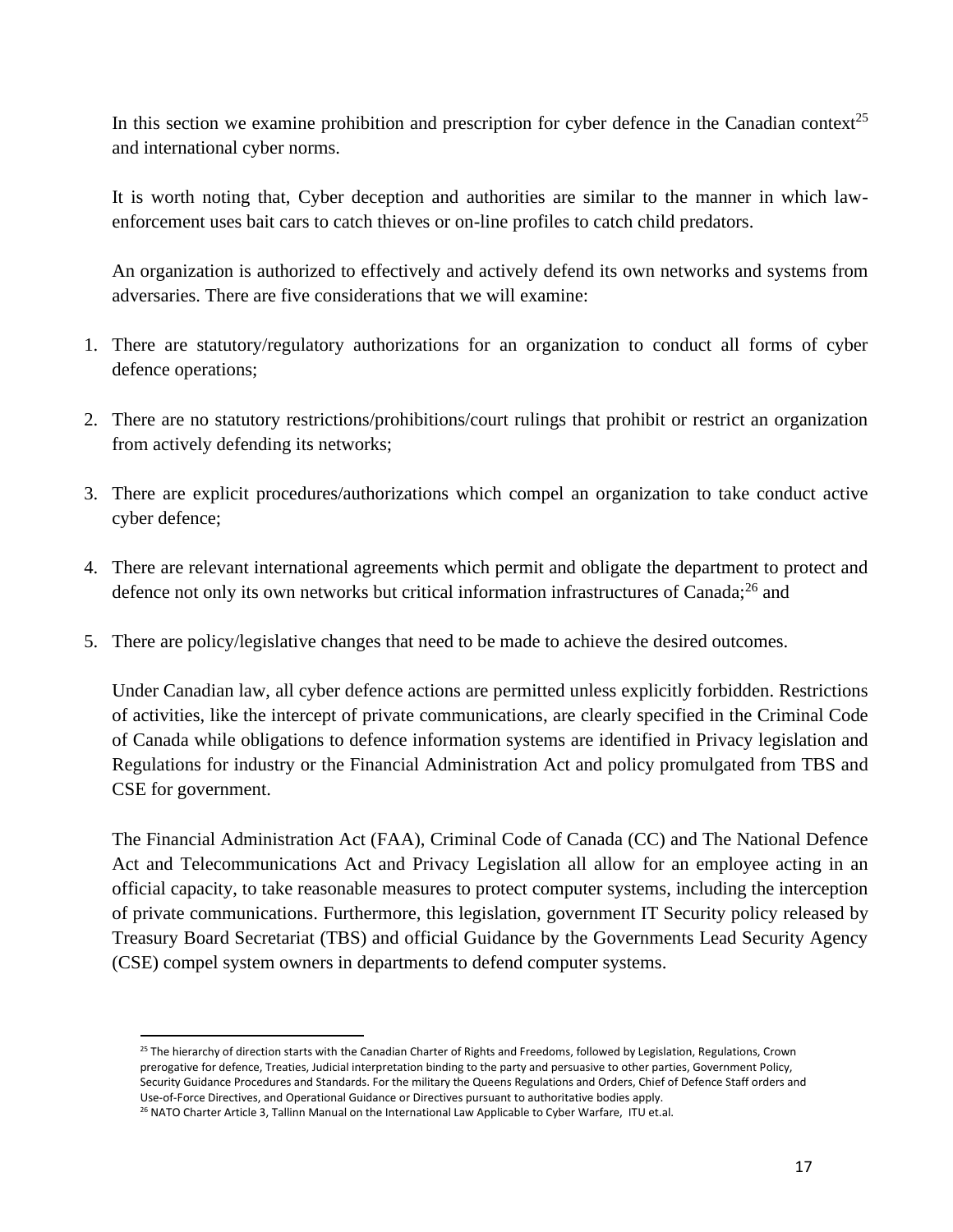Financial Administration Act: *Management or protection of computer systems Gestion et protection des ordinateurs 161 (1) The appropriate Minister, any public servant employed in a department, any employee of a Crown corporation or any person acting on behalf of a department or Crown corporation who performs duties relating to the management or protection of computer systems of the department or the Crown corporation may take reasonable measures for such purposes, including the interception of private communications in circumstances specified in paragraph 184(2)(e) of the Criminal Code.*

Note: Deception networks such as honeypots constitute part of the organization network and are protected under law.

Canadian Government Information Technology Security Policy, states "*departments must adopt an active defence<sup>27</sup> strategy. Department must continuously monitor threats and vulnerabilities, and where required, take proactive<sup>28</sup> countermeasures.*"

The Federal Government Information Technology Security Guidance (ITSG-33), which all departments are required to follow, requires concealment and misdirection (Cyber deception) for sensitive networks and specifies a number of security controls including specifying the use of honeynets, honeypots, honeyclients, randomness, change processing / storage locations, misleading information, concealment of system components. The standard further states that:

*Attribution is a critical component of a security concept of operations. The ability to detect source and destination points for information flowing in information systems allows for forensic reconstruction of events when required an encourages policy compliance.*

<sup>&</sup>lt;sup>27</sup> Active Cyber Operations as defined in the CSE Act as "activities on or through the global information infrastructure to degrade, disrupt, influence, respond to or interfere with the capabilities, intentions or activities of a foreign individual, state, organization or terrorist group as they relate to international affairs, defence or security."

<sup>&</sup>lt;sup>28</sup> Proactive cyber defence is defined as Proactive cyber defence means acting in anticipation to oppose an attack through cyber and cognitive domains. It represents the thermocline between purely offensive and defensive action; interdicting, disrupting or deterring an attack or a threat's preparation to attack, either pre-emptively or in self-defence. Common methods include cyber deception, attribution, threat hunting and adversarial pursuit. The mission of the pre-emptive proactive operations is to conduct aggressive interdiction and disruption activities against an adversary using: Psychological operations, Managed Information Dissemination, Precision Targeting, Information Warfare Operations and computer network exploitation and other active threat reduction measures. The proactive defense strategy is meant to improves information collection by stimulating reactions of the threat agents, provide strike options and to enhance operational preparation of the real or virtual battlespace. A measure for detecting or obtaining information as to a cyber attack, or impending cyber operation or for determining the origin of an operation that involves launching a pre-emptive, preventive, or cyber counter-operation against the source. Proactive cyber defence operations preemptively engage the adversary. The offensive capacity includes the manipulation or disruption of networks and systems with the purpose of limiting or eliminating the adversary's operational capability. This capability can be required to guarantee one's freedom of action in the cyber domain. Cyber-attacks can be launched to repel an attack (active defence) or to support the operational action. Proactive cyber defence differs from active defence in that it is pre-emptive (not waiting for an attack to occur). The distinction between active cyber defence and offensive cyber operations (OCO) is that the later requires legislative exceptions or executive prerogative to undertake. Hence, offensive cyber capabilities may be developed in collaboration with industry, or facilitated by private sector but operations are often led by nation states. There are some exceptions, notably in self-defence or with judicial authority (civil warrants) or assisting law enforcement. https://en.wikipedia.org/wiki/Proactive\_cyber\_defence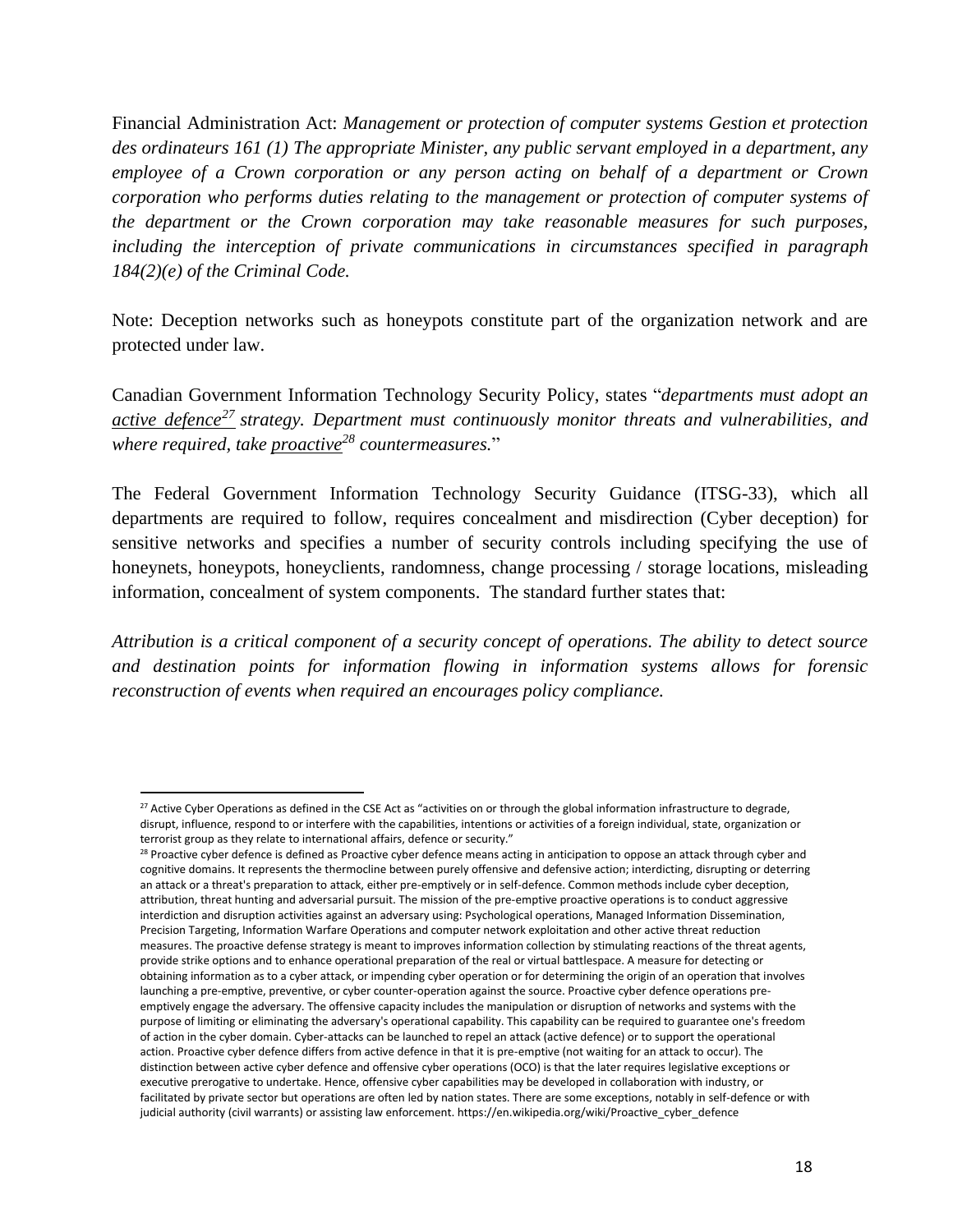Precedence has been established by the federal court <sup>29</sup> and upheld by the Supreme Court of Canada for organizations to use cyber deception technology and methods to manage their networks or to collect intelligence.

In 1995, the Information Technology Security Working Group<sup>30</sup> published *A Survey of Legal Issues Relating to Security of Electronic Information*. The group considered a comprehensive spectrum of cyber security issues that are equally relevant today. Federal government legal teams affirmed the need to secure information systems to best practices, which include deploying surveillance and deception systems.

The following are principal observations and findings with respect to legal use of active cyber deception in the Canadian context:

- 1. Cyber Deception Technologies have been operating for half-a-century without court challenges.
- 2. There is no express prohibition on cyber deception, or active cyber defence including attribution, threat hunting or adversary pursuit domestically or internationally. Neither is there exclusivity to any parties or agencies.
- 3. A department not only has the authority to conduct cyber deception, threat hunting, attribution, forensics and active cyber defence to protect their networks and assure the mission, they are explicit obligated to do so in official security guidance.

# **INTERNATIONAL LAW**

The Tallinn Manual International Law Cyber Warfare outlines cyber deception in Rule 61 – Ruses. Ruses of war are acts intended to mislead the enemy or to induce enemy forces to act recklessly, but do not violate the law of armed conflict. They are not perfidious because they do not invite the confidence of the enemy with respect to protected status. Cyber operations that qualify as ruses of war, are permitted in time of peace and war. The following are permitted:

- Creation of a dummy or decoy computer systems simulating non-existent forces
- Transmission of false information causing an opponent to believe operations are about to occur or underway
- Use of false computer identifiers, computer networks (eh., honeynets or honeypots), or computer transmissions

<sup>29</sup> Ministerial authorizations

<sup>30</sup> The signatories on the group consisted of the legal representatives and chief security officers from CSIS, CSE, DND, CSS, DFAIT, HC, IC, PWGSC, RC, RCMP, TBS, PCO, DoJ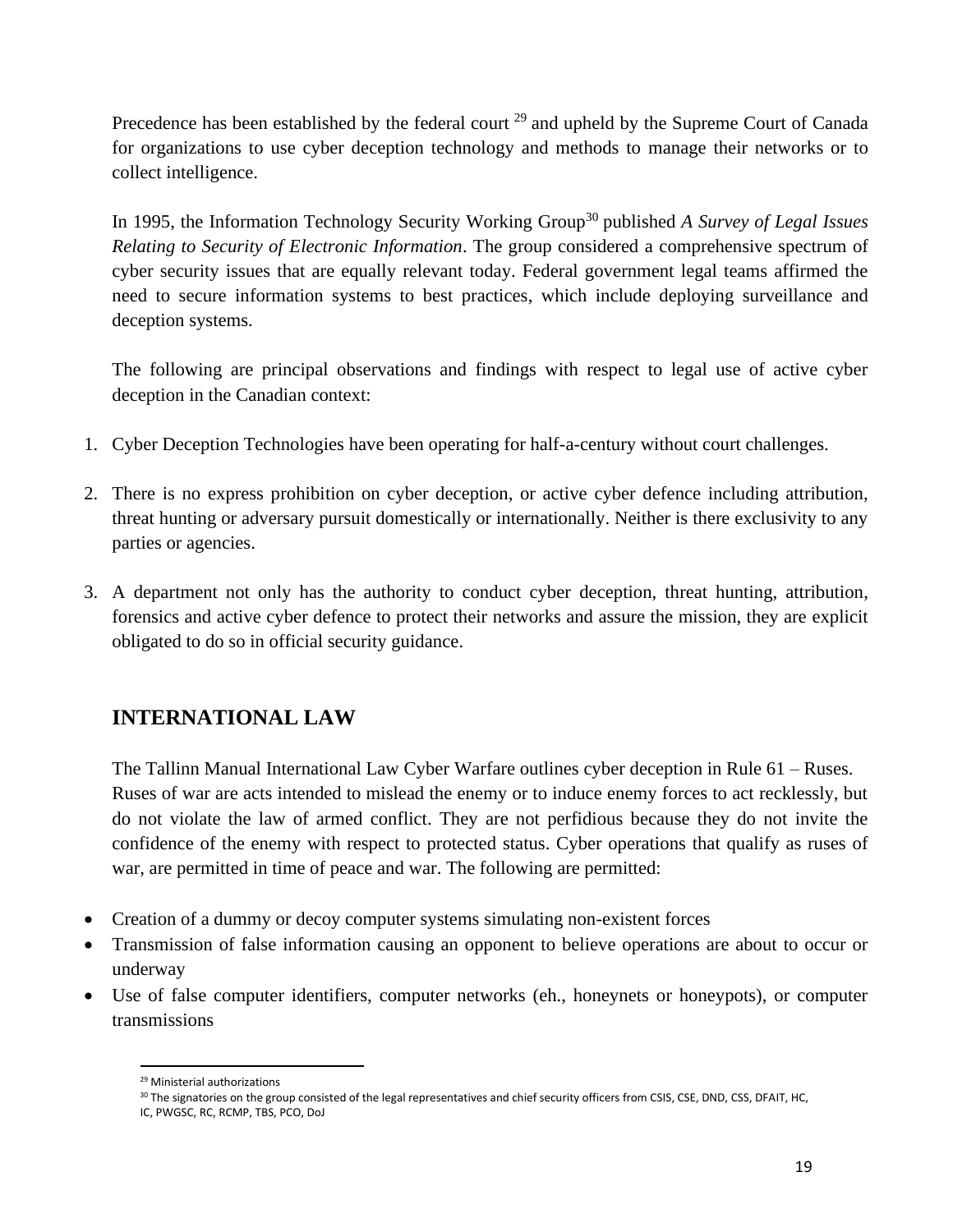- Feigned cyber attacks
- Bogus orders purported to be issued by the enemy commander (or friendly forces)
- Psychological warfare activities
- Transmitting false intelligence information intended for interception; and
- Use of enemy code, signals and passwords
- Military cyber operations may blend into civilian infrastructure [ie., managed (non) attribution networks]
- There is a "Do no harm" principle in using deceptive technique outside of warfare with respect to civilian populations

# **CAF AUTHORITIES, RESPONSIBILITIES, ACCOUNTABILITY AND OBLIGATIONS**

The CAF cyber defence operational concept and campaign plan envision being capable of defending the CAF's freedom of action and interests in cyberspace, and delivering military effects in and through a contested cyber environment in support of CAF missions and those regions of the global cyberspace used by Canada's allies and partners. Intelligence is recognised as an essential component to DCO, CMA, DCO-RA and ACO. Cyber deception<sup>31</sup>, threat hunting and attribution are fundamental to cyber intelligence production.

The Department of National Defence (DND) and the Canadian Armed Forces (CAF) have all the necessary legislative, judicial and executive authorities to unilaterally<sup>32</sup> carry out defensive cyber operations (DCO), active cyber operations (ACO) and offensive cyber operations (OCO). In fact, they are also obligated to do so by policy and law in the defence of Canada.

The Financial Administration Act (FAA), the Government Security Policy (GSP), Treasury Board Secretariat (TBS) Management of Information Technology Security (MITS), and Information Technology Security Guidelines ITSG-33 compel DND/CAF to actively defend networks using cyber deception, to gather intelligence and to attribute and counter threat actors.

The Criminal Code of Canada (CCC) and Privacy Act (PA) provide necessary exemptions for DND/CAF to conduct including deception, as do International Telecommunications Law and the Law of Armed Conflict (LOAC).

The National Defence Act (NDA) provides legislative authority to conduct military operations across all domains and prescribes intelligence and ACO/OCO. Ministerial Authority and Directives

<sup>&</sup>lt;sup>31</sup> A cyber dominance and deception concept is to be completed by 2022.

<sup>&</sup>lt;sup>32</sup> The CSE Act, does not give CSE exclusivity for DCO or ADO. Any individual or organization may conduct ACO provided they do not contravene the Charter or Criminal Code, or have an exception.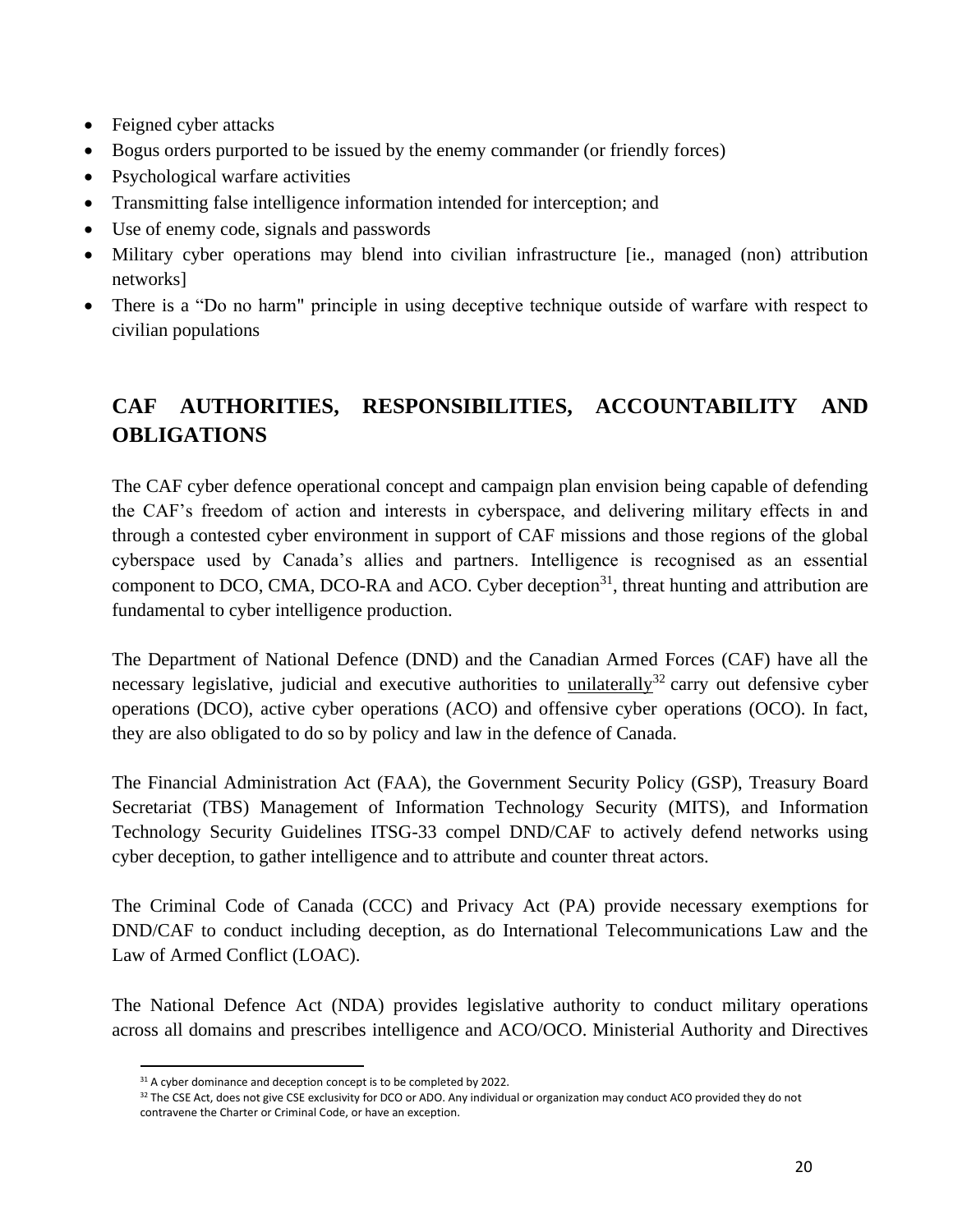provide further explicit authorities for ACO/OCO under executive prerogative with the requirement to report to the minster annually.

Canada's National Defence Policy, *Strong, Secure, Engaged*, recognizes that cyberspace is essential for the conduct of modern military operations. It also acknowledges that a purely defensive cyber posture is no longer sufficient and must be accompanied by active and offensive cyber operations, a capability that Canada commits to develop and employ against potential adversaries. Subsequent executive direction has been given in Defence Policy to perform active defence in the defence of Canada. Specific initiatives specified in defence policy which are directly benefited from cyber deception and intelligence are:

- SSE Initiative 65. Information operations capabilities and cyber capabilities, situational awareness, cyber threat identification and response, and the development of military-specific information operations and offensive cyber operations capabilities able to target, exploit, influence and attack in support of military operations.
- **EXEXE** Initiative 87. Protect critical military networks and equipment from cyber-attack by establishing a new Cyber Mission Assurance Program that will incorporate cyber security requirements into the procurement process.
- SSE Initiative 88. Develop active cyber capabilities and employ them against potential adversaries in support of government-authorized military missions.

The defence policy also has stated the objective to build Canadian Forces Intelligence Command's (CFINTCOM's) capacity and infrastructure to provide more advanced intelligence support to operations, including through an enhanced ability to forecast flashpoints and emerging threats, better support next generation platforms and understand rapid developments in cyber. Attribution and deception are most often mentioned by policy in context with the intelligence mandate.

# **HIGHER INTENT**

*"But deterrence is more than presence and a show of force. It has to be credible, and it has to be grounded in strong offensive capabilities that would be capable of denying an adversary the ability to achieve success through their own offensive actions, before they have been taken. Deterrence is also owned by more than just the military. It requires a coordinated approach from all sources of national power and Allies, and must be applied in a coordinated manner throughout all domains to achieve the effect."* – Chief of Defence Staff

# **OVERSIGHT AND REVIEW**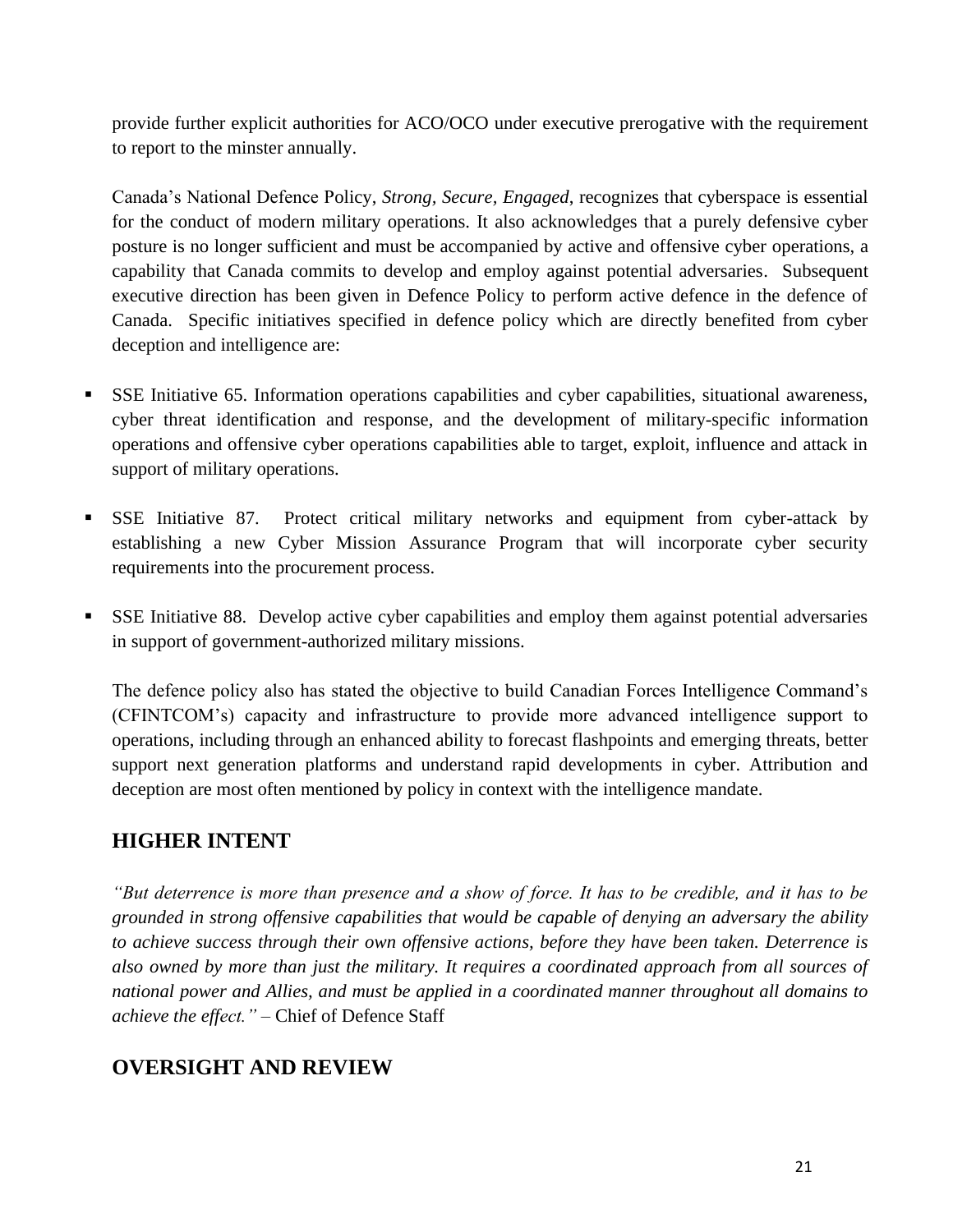DND mandate to unilaterally conduct active cyber defence and offensive cyber operations,which necessaility includes cyber deception, is recognized by intelligence review and oversight bodies (OCSEC, SIRC, and NSIRA).

# **SOCIAL CONTRACT AND OBLIGATIONS**

The military is mandated to conduct the full-spectrum military operations including the use of lethal force across all domains, of which cyber is recognized to be one. The state, as the national guarantor of Peace, Order and Good Government (POGG) is expected and obligated to defence Canada from cyber attacks.<sup>33</sup>

# **RESIDUAL RISK**

The common straw-man argument against deception technologies is to raise the remote possibility that a deception technology (like a honeypot) could be compromised and be used as a launching platform to attack third parties.

Firstly, the argument is not unique to a deception network. The 3<sup>rd</sup> party liability argument applies to all networks, computers or mobile devices<sup>34</sup>. The difference is that deception networks are much more carefully monitored and controlled than your average network. For example, many deception nets are engineered to throttle outbound traffic and prevent attacks. Secondly, they are designed to catch threat activity early, and hence are far more vigilant and secure than a conventional network. Thirdly, there are no established trust relationships or shared credentials between a deception net and regular users, thus preventing an attacker from moving laterally. Fourthly, deception systems do not handle Sensitive information, Personal Identifiable Information (PII) or Private Communications and have low false positive rate (demonstrating that only threat actors attempt to communicate with the system) hence that are no security or privacy concerns. Finally, cyber deception also does not constitute fraud or entrapment under any legal interpretation. Research has not found case law or civil liability involving cyber deception.

There is negligible legal risk associated with the use of deception technologies, but there is liability to public and private organizations not actively defending their networks. An organization is highlyexposed to both compromise and liability should they not comply with best practices or standards, which shall include cyber deception.

Re-shaping people's risk perception is important, so that they are willing to explore the art-of-thepossible with cyber deception solutions.

<sup>33</sup> Failure to defend Canadians has legal implications (eg., Mandamus Prerogative Writ) which will see Industry and civil society taking a lead role in ACD.

<sup>34</sup> Note: It is common for attacks on Canadians to be launched from compromised government systems. Yet there has never been a civil or criminal liability case against the Crown.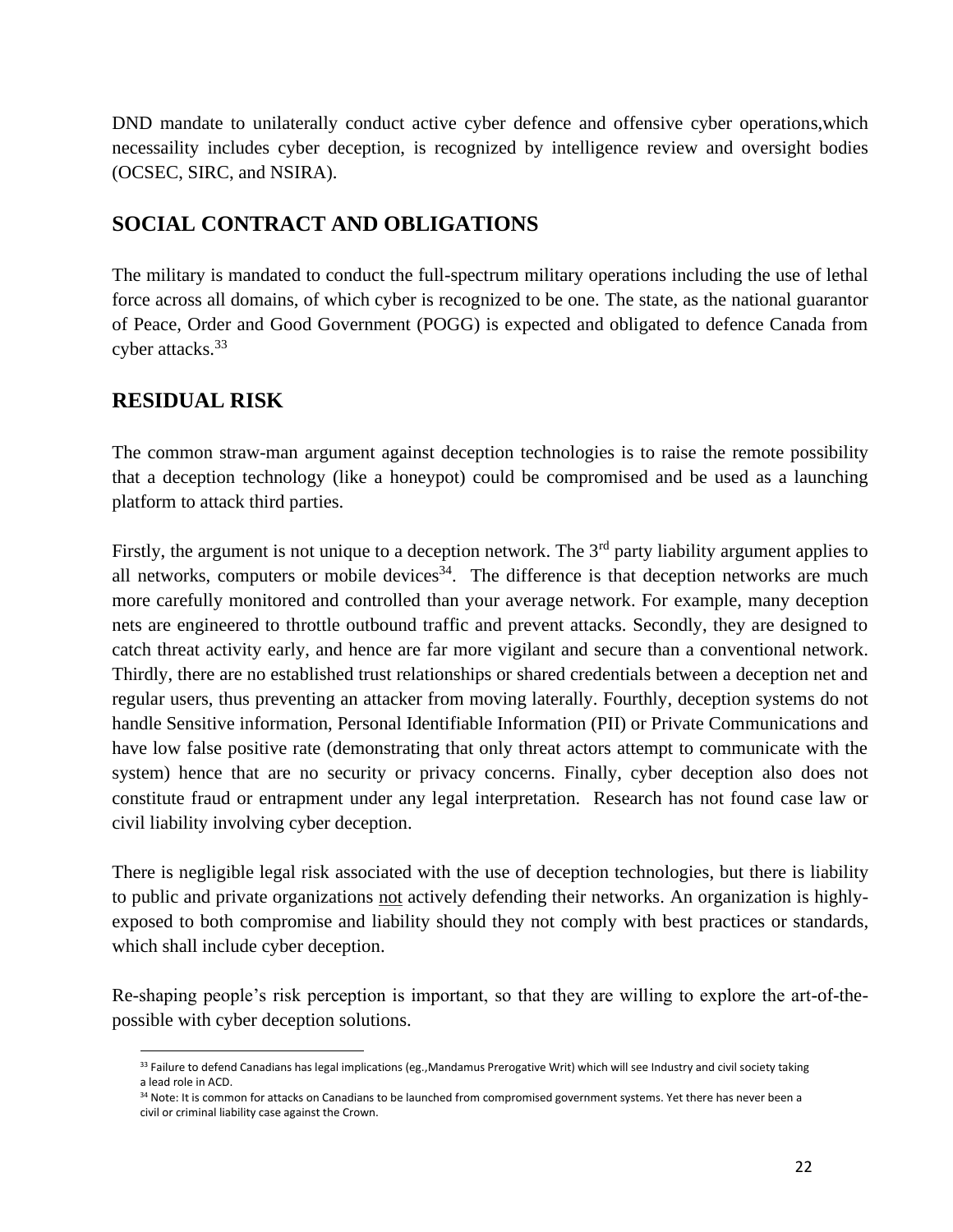#### **CONCLUSION**

We have established that there is no prohibition on the use of cyber deception activities. To the contrary, it can be successful argued that cyber deception controls are mandatory given that they are well established as best practices and explicitly written into standards. They also make good business sense because cyber deception lowers threat risk and liability, while offering the best Return-on-Investment (ROI) for cyber defence. Moreover, cyber deception and intelligence are found to be very closely coupled.

#### **REFERENCES**

- 1. Strong, Secure, Engaged, Canada's Defence Policy, June 2017
- 2. Cyber Ops FD Campaign Plan 2020-2035, 09 Dec 20
- 3. CAF Concept Defensive Cyber Ops 14 Jan 2020
- 4. UK Cyber Deception Lab
- 5. Cyber Defence Futures, DG Cyber, 08 Oct 2019
- 6. Future Security Environment, DG Cyber, 28 Mar 2018
- 7. 2018 Security Outlook Potential Risks and Threats Canadian Security Intelligence Service
- 8. Annual report to congress Military and Security Developments Involving the People's Republic of China
- 9. APT0 Study on the Analysis of Darknet Space for Predictive Indicators of Cyber Threat Activity Communication Security Establishment, Bell Canada and SecDev Cyber Corp, 31 Mar 2011 [http://publications.gc.ca/collections/collection\\_2016/rddc-drdc/D68-3-007-2013-eng.pdf](http://publications.gc.ca/collections/collection_2016/rddc-drdc/D68-3-007-2013-eng.pdf)
- 10. APT1 Exposing One of China's Cyber Espionage Units, Mandiant, 2004 <https://www.fireeye.com/content/dam/fireeye-www/services/pdfs/mandiant-apt1-report.pdf>
- 11. Army 2040 The global security environment: emerging trends and potential challenges Prepared for the Annual Meeting of the Canadian Political Science Association, Carleton University Ottawa, Canada 27 May 2009 Peter J. Gizewski
- 12. Aurora, [https://en.wikipedia.org/wiki/Operation\\_Aurora](https://en.wikipedia.org/wiki/Operation_Aurora)
- 13. Bell Canada, Capstone-Janissary Forensic Investigation of systemic cyber infiltration of Canadian's critical infrastructures by criminal and state sponsored actors.
- 14. Bell Canada, Combating Robot Networks and Their Controllers: PSTP08-0107eSec 06 May 2010 (PSTP) https://www.scribd.com/document/51938416/Botnet-Analysis-Report-Final-Unclassified $v2-0$
- 15. Bell Canada, RAND Corp, Cyber State of Readiness in Canada's Critical Infrastructures Study 0D160-063075/A, Public Safety Canada, Bell Canada and the RAND Corporation dated 2006-04-28
- 16. Bell Canada, RCMP, Attribution and Fingerprinting of Advanced Persistent Threats 2015
- 17. Bell Canada, SecDev, Communication Security Establishment, DRDC, APT0 Study on the Analysis of Darknet Space for Predictive Indicators of Cyber Threat Activity – A comprehensive report on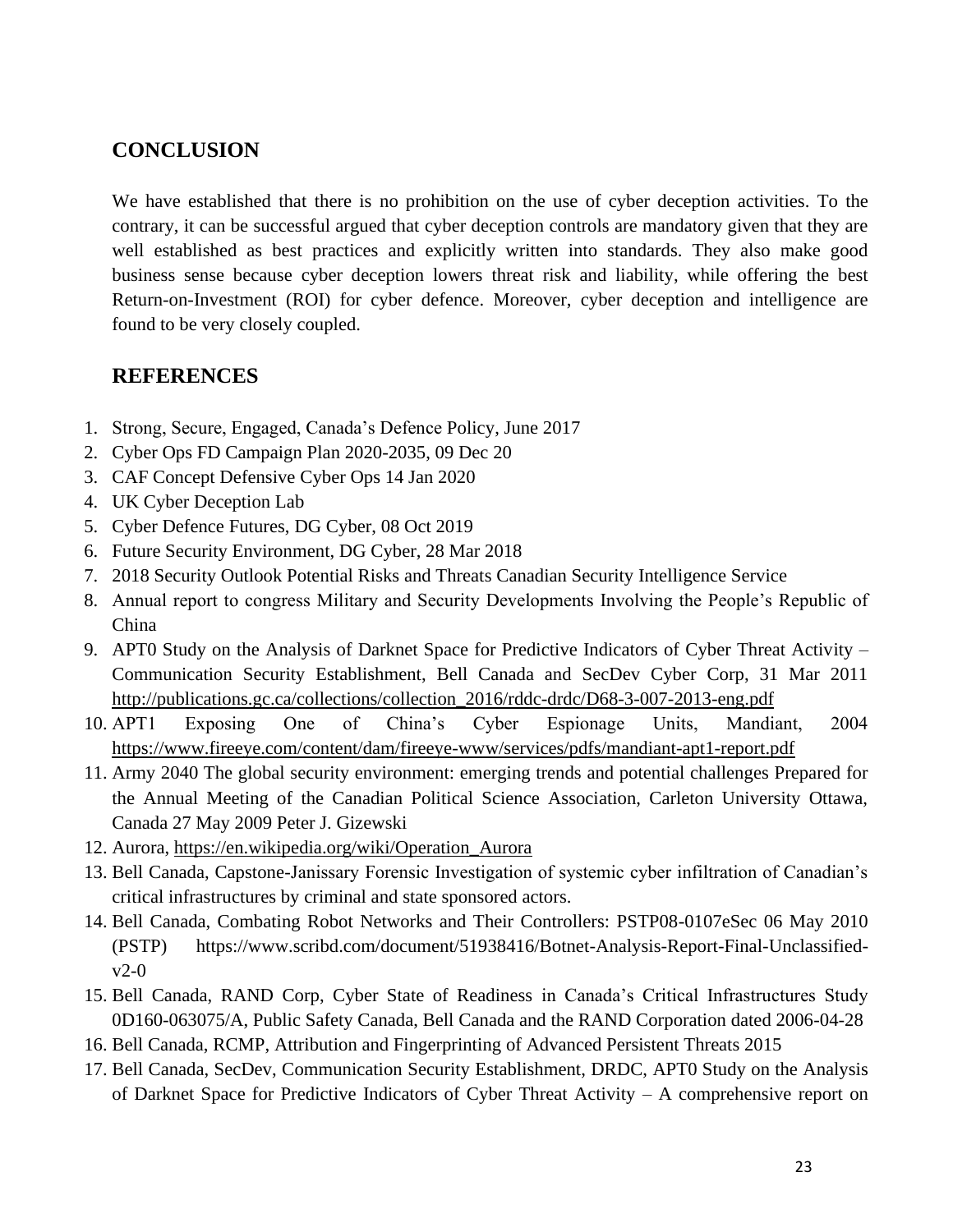advanced cyber security tradecraft and issues affecting Canada, 31 Mar 2011 [http://publications.gc.ca/collections/collection\\_2016/rddc-drdc/D68-3-007-2013-eng.pdf](http://publications.gc.ca/collections/collection_2016/rddc-drdc/D68-3-007-2013-eng.pdf)

- 18. Best Practices in Computer Network Defense: Incident Detection and Response [http://www.iospress.nl/book/best-practices-in-computer-network-defense-incident-detection-and](http://www.iospress.nl/book/best-practices-in-computer-network-defense-incident-detection-and-response/)[response/](http://www.iospress.nl/book/best-practices-in-computer-network-defense-incident-detection-and-response/)
- 19. CSE ITSG-33
- 20. CCCS National Cyber Threat Assessment 2018 Communications Security Establishment (CSE), the Canadian Centre for Cyber Security (Cyber Centre)
- 21. Clairvoyance Cyber Corp, Cyber Forechecking, Frontline magazine, 2017
- 22. Clairvoyance Cyber Corp, Information Warfare 2.0, Cyber 2017 https://www.linkedin.com/pulse/information-warfare-20-dave-mcmahon/
- 23. Collings, Deirdre., Rohozinski, Rafal. Bullets and Blogs. New media and the warfighter An analytical synthesis and workshop report
- 24. Combating Robot Networks and Their Controllers: PSTP08-0107eSec 06 May 2010 (PSTP) <https://www.scribd.com/document/51938416/Botnet-Analysis-Report-Final-Unclassified-v2-0>
- 25. Consolidated Industry response to Public Safety Canada's: Working Towards a National strategy and Action Plan for Critical Infrastructure, 2008
- 26. Cyber Critical Infrastructure Interdependencies Study 0D160-063075/A, Public Safety Canada, Bell Canada and the RAND Corporation dated 2006-04-28
- 27. Garigue, Robert, Canadian Forces Information Warfare- Developing a Conceptual Framework 1994
- 28. GhostNet<http://www.nartv.org/mirror/ghostnet.pdf>
- 29. McAfee, Night Dragon investigation http://www.mcafee.com/ca/resources/white-papers/wp-globalenergy-cyberattacks-night-dragon.pdf
- 30. McMahon, Dave, IPK and Cyberterrorism3.0 2015 Understanding Wetware Attacks And Countermeasures To The Hacking Of Belief Systems.
- 31. McMahon, Dave, Think Big on SecDev Cyber Corp 2014 https://new.Secdev.com/wpcontent/uploads/2014/05/Think-Big-on-Cyber.pdf
- 32. McMahon, David, Cyber Threat: Internet Security for Home and Business, Hardcover Oct 1 2000
- 33. NATO Cooperative Cyber Defence Centre of Excellence, Tallinn Manual on the International Law Applicable to Cyber Warfare 2013
- 34. NATO, Best Practices in Computer Network Defense: Incident Detection and Response http://www.iospress.nl/book/best-practices-in-computer-network-defense-incident-detection-andresponse/
- 35. Night Dragon investigation [http://www.mcafee.com/ca/resources/white-papers/wp-global-energy](http://www.mcafee.com/ca/resources/white-papers/wp-global-energy-cyberattacks-night-dragon.pdf)[cyberattacks-night-dragon.pdf](http://www.mcafee.com/ca/resources/white-papers/wp-global-energy-cyberattacks-night-dragon.pdf)
- 36. Omand, Sir David, Jamie Bartlett & Carl Miller, "Introducing Social Media Intelligence (SOCMINT)" published: 28 Sep 2012.
- 37. Overview of the Future Security Environment, RAND Corp
- 38. SecDev, "GhostNet" was a large-scale cyber spying operation discovered in March 2009 http://www.nartv.org/mirror/ghostnet.pdf